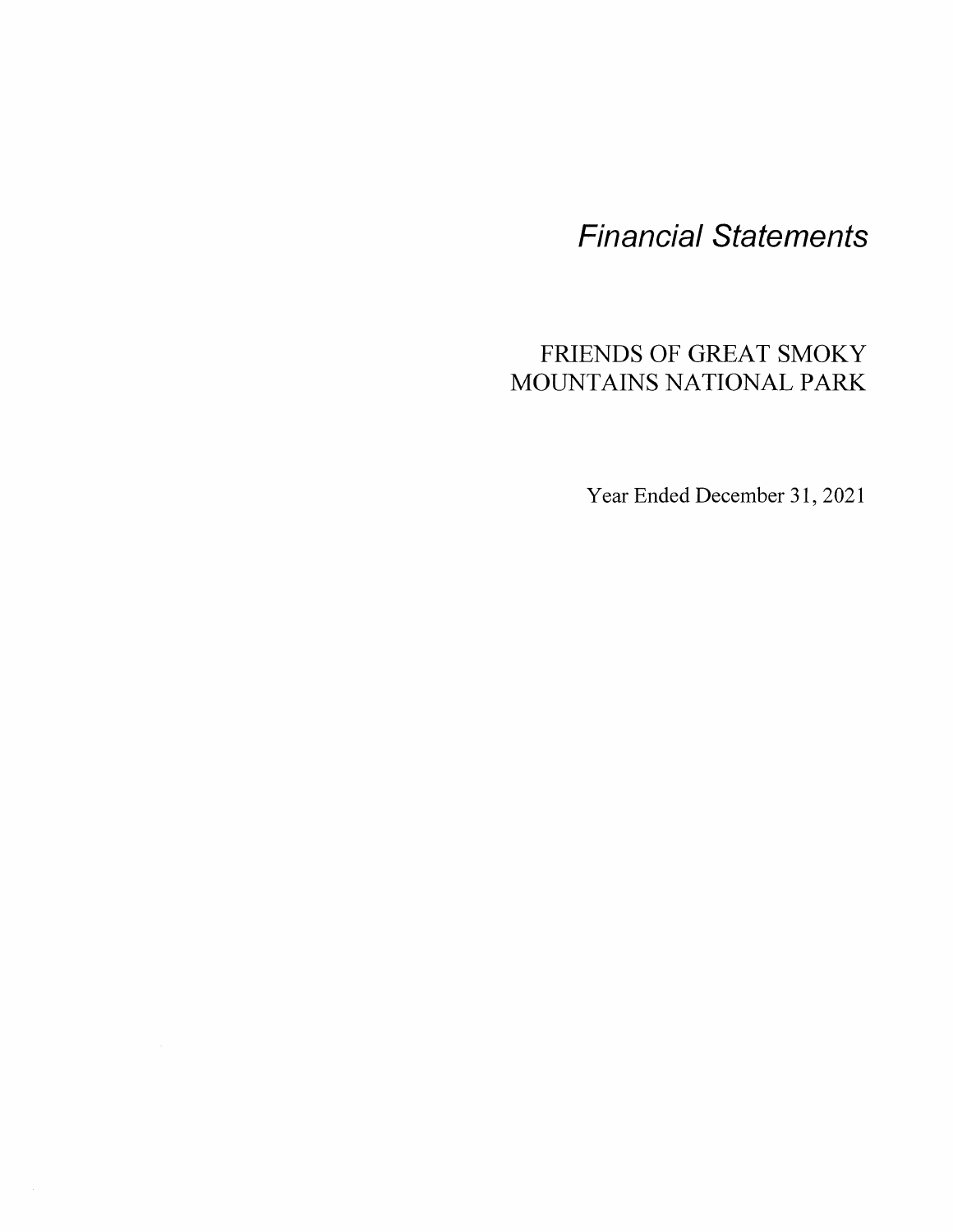# TABLE OF CONTENTS

|                                        | Page Nos. |
|----------------------------------------|-----------|
| INDEPENDENT ACCOUNTANTS' AUDIT REPORT  | $1-2$     |
| <b>FINANCIAL STATEMENTS</b>            |           |
| <b>Statement of Financial Position</b> | $3-4$     |
| <b>Statement of Activities</b>         | $5 - 7$   |
| <b>Statement of Cash Flows</b>         | 8         |
| Notes to the Financial Statements      | 9-21      |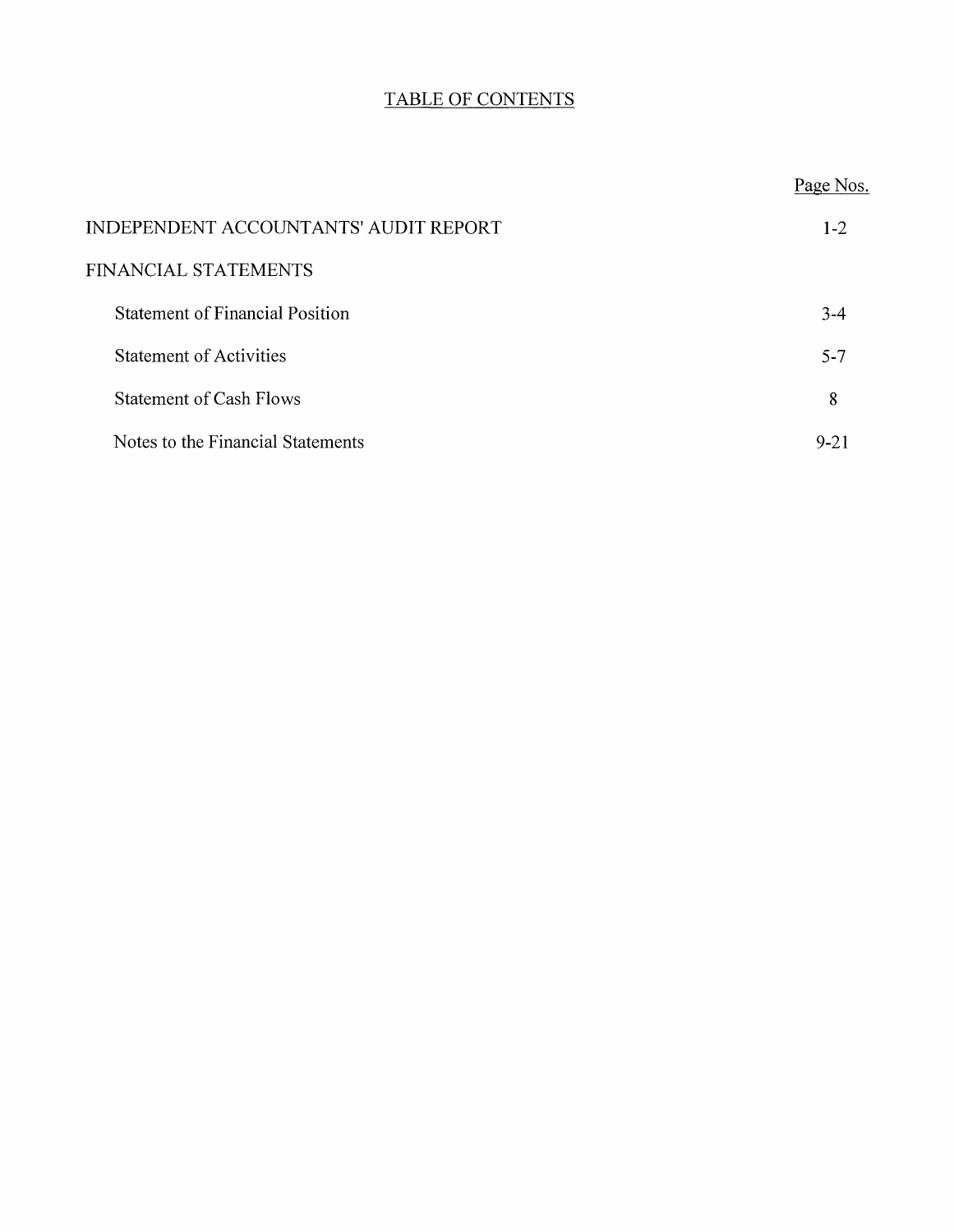

### INDEPENDENT ACCOUNTANTS' AUDIT REPORT

Board of Directors Friends of Great Smoky Mountains National Park Sevierville, Tennessee

### **Opinion**

We have audited the accompanying financial statements of Friends of Great Smoky Mountains National Park, which comprise the statement of financial position as of December 31, 2021, and the related statements of activities and cash flows for the year then ended, and the related notes to the financial statements.

In our opinion, the financial statements referred to above present fairly, in all material respects, the financial position of Friends of Great Smoky Mountains National Park as of December 31, 2021, and the changes in its net assets and its cash flows for the year then ended in accordance with accounting principles generally accepted in the United States of America.

#### **Basis for Opinion**

We conducted our audit in accordance with auditing standards generally accepted in the United States of America. Our responsibilities under those standards are further described in the Auditors' Responsibilities for the Audit of the Financial Statements section of our report. We are required to be independent of Friends of Great Smoky Mountains National Park and to meet our other ethical responsibilities in accordance with the relevant ethical requirements relating to our audit. We believe that the audit evidence we have obtained is sufficient and appropriate to provide a basis for our audit opinion.

#### **Responsibilities of Management for the Financial Statements**

Management is responsible for the preparation and fair presentation of the financial statements in accordance with accounting principles generally accepted in the United States of America; and for the design, implementation, and maintenance of internal control relevant to the preparation and fair presentation of financial statements that are free from material misstatements, whether due to fraud or error.

In preparing the financial statements, management is required to evaluate whether there are conditions or events, considered in the aggregate, that raise substantial doubt about Friends of Great Smoky Mountains National Park's ability to continue as a going concern within one year after the date that the financial statements are available to be issued.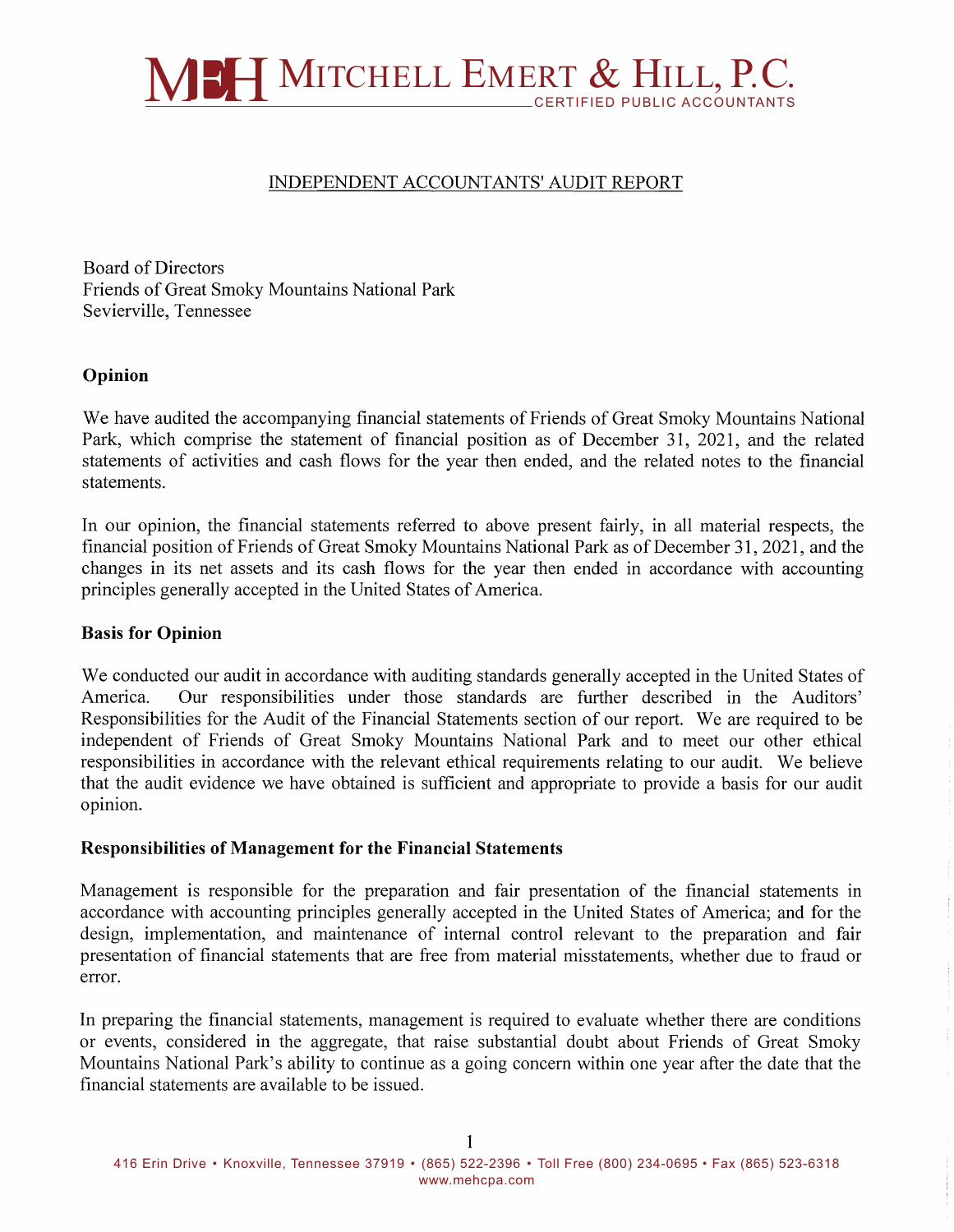### **Auditors' Responsibilities for the Audit of the Financial Statements**

Our objectives are to obtain reasonable assurance about whether the financial statements as a whole are free from material misstatement, whether due to fraud or error, and to issue an auditor's report that includes our opinion. Reasonable assurance is a high level of assurance but is not absolute assurance and therefore is not a guarantee that an audit conducted in accordance with generally accepted auditing standards will always detect a material misstatement when it exists. The risk of not detecting a material misstatement resulting from fraud is higher than for one resulting from error, as fraud may involve collusion, forgery, intentional omissions, misrepresentations, or the override of internal control. Misstatements are considered material if there is a substantial likelihood that, individually or in the aggregate, they would influence the judgment made by a reasonable user based on the financial statements.

In performing an audit in accordance with generally accepted auditing standards, we:

- Exercise professional judgment and maintain professional skepticism throughout the audit.
- Identify and assess the risks of material misstatement of the financial statements, whether due to fraud or error, and design and perform audit procedures responsive to those risks. Such procedures include examining, on a test basis, evidence regarding the amounts and disclosures in the financial statements.
- Obtain and understanding of internal control relevant to the audit in order to design audit procedures that are appropriate in the circumstances, but not for the purpose of expressing an opinion on the effectiveness of Friends of Great Smoky Mountains National Park's internal control. Accordingly, no such opinion is expressed.
- Evaluate the appropriateness of accounting policies used and the reasonableness of significant accounting estimates made by management, as well as evaluate the overall presentation of the financial statements.
- Conclude whether, in our judgment, there are conditions or events, considered in the aggregate, that raise substantial doubt about Friends of Great Smoky Mountains National Park's ability to continue as a going concern for a reasonable period of time.

We are required to communicate with those charged with governance regarding, among other matters, the planned scope and timing of the audit, significant audit findings, and certain internal control related matters that we identified during the audit.

Mitchell Emert & Hill

May 5, 2022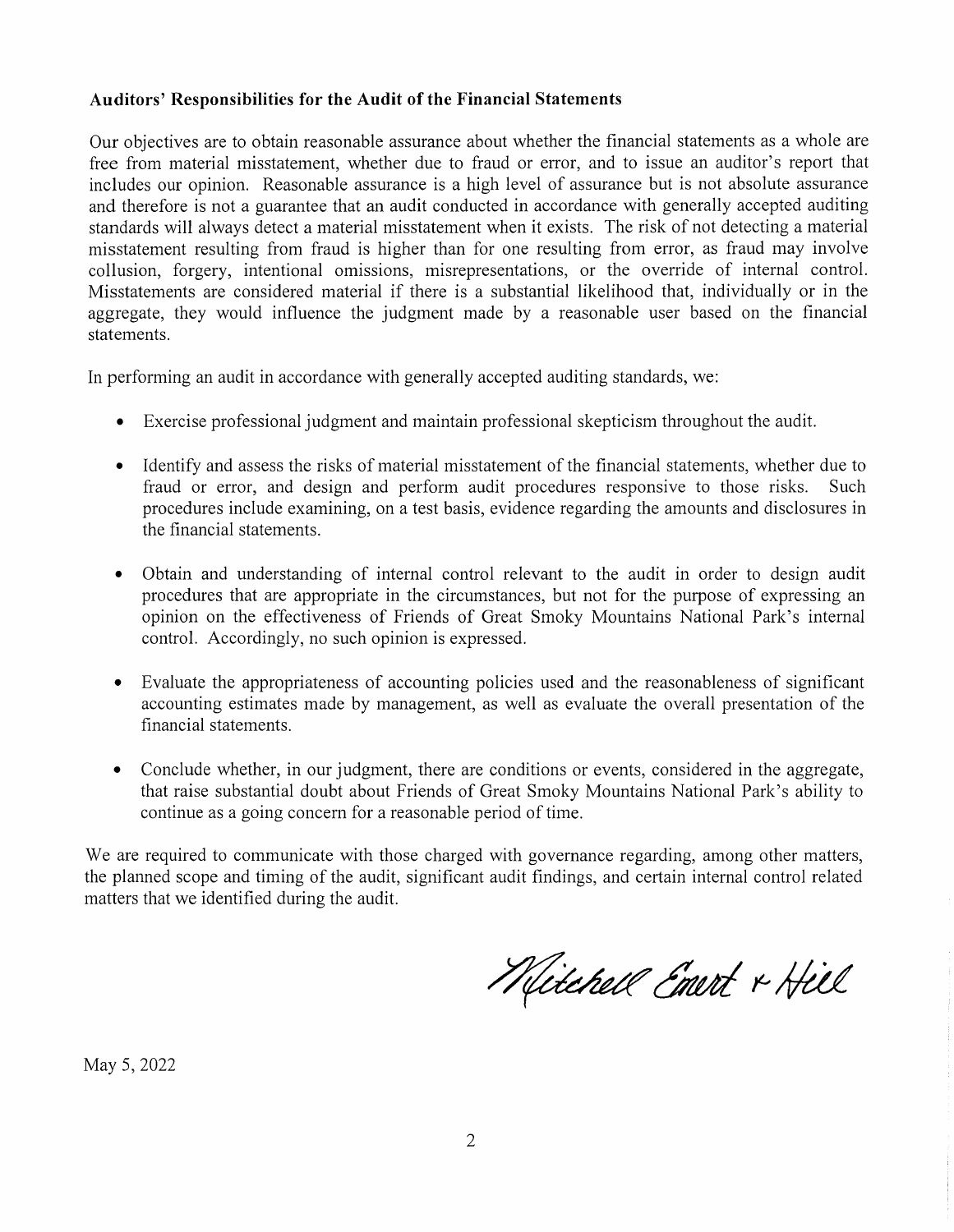# **STATEMENT OF FINANCIAL POSITION**

December 31, 2021

| <b>CURRENT ASSETS</b>                        |              |            |                  |
|----------------------------------------------|--------------|------------|------------------|
| Cash                                         |              |            | \$<br>9,609,461  |
| Certificates of deposit                      |              |            | 189,600          |
| Accounts receivable                          |              |            | 342,160          |
| Prepaid expenses                             |              |            | 43,404           |
| <b>TOTAL CURRENT ASSETS</b>                  |              |            | 10,184,624       |
| <b>INVESTMENTS</b>                           |              |            | 14,005,693       |
| PROPERTY AND EQUIPMENT                       |              |            |                  |
| Computer equipment                           | $\mathbb{S}$ | 12,849     |                  |
| Office equipment                             |              | 83,495     |                  |
| Vehicles                                     |              | 17,800     |                  |
| Leasehold improvements                       |              | 149,586    |                  |
|                                              |              | 263,729    |                  |
| Accumulated depreciation                     |              | (109, 132) | 154,597          |
| <b>OTHER ASSETS</b>                          |              |            |                  |
| Beneficial interest in assets held by others |              | 311,992    |                  |
| Cash surrender value of life insurance       |              | 9,528      |                  |
| Deposit                                      |              | 275        | 321,795          |
|                                              |              |            | \$<br>24,666,709 |

See the accompanying notes to the financial statements.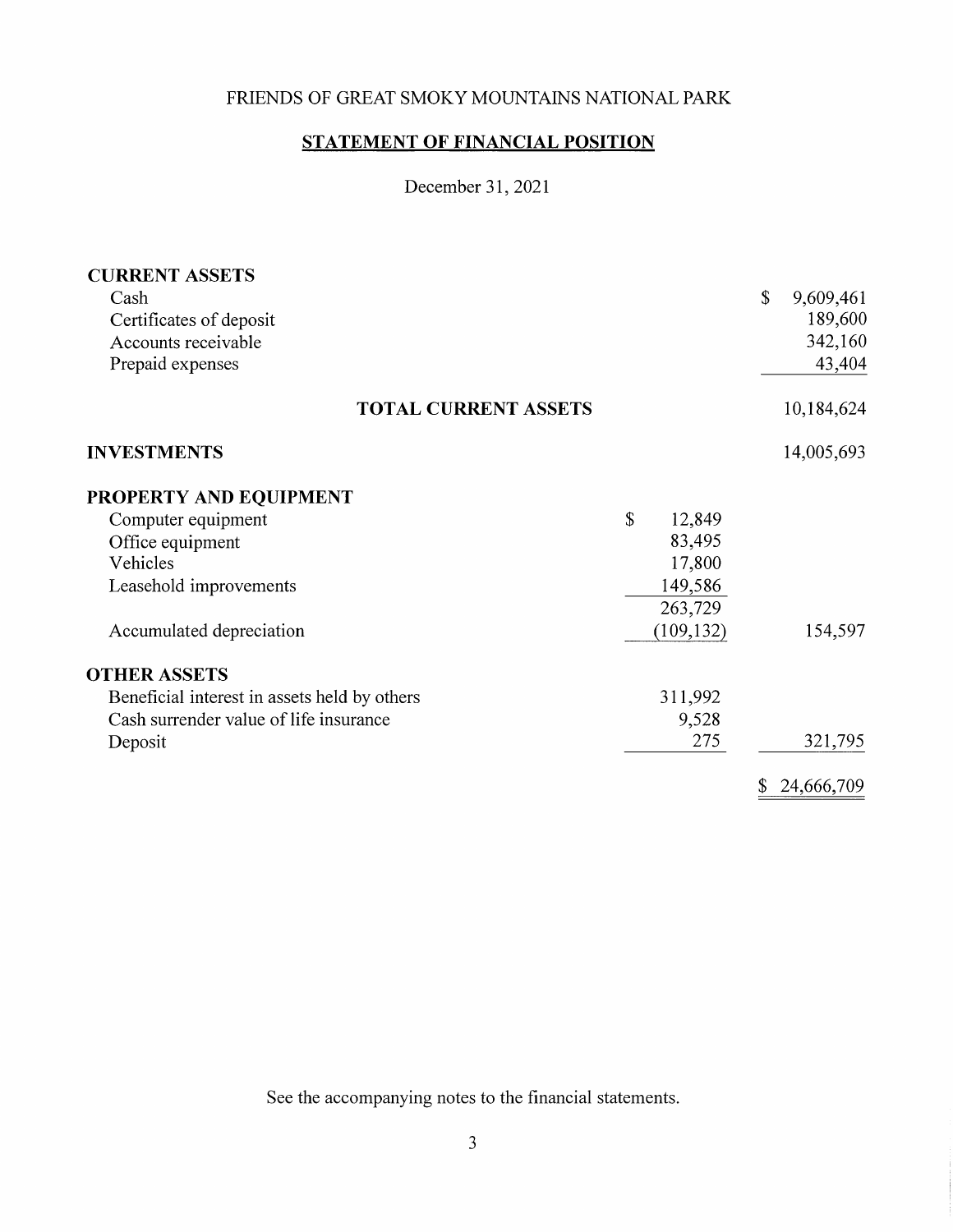# **LIABILITIES AND NET ASSETS**

| <b>CURRENT LIABILITIES</b><br>Accounts payable<br>Deferred revenue |                                  |               | \$<br>24,458<br>485,757 |
|--------------------------------------------------------------------|----------------------------------|---------------|-------------------------|
|                                                                    | <b>TOTAL CURRENT LIABILITIES</b> |               | 510,215                 |
| <b>NET ASSETS</b>                                                  |                                  |               |                         |
| Without donor restrictions:                                        |                                  |               |                         |
| Board designated                                                   |                                  | \$<br>861,554 |                         |
| Undesignated                                                       |                                  | 3,929,254     |                         |
|                                                                    |                                  | 4,790,808     |                         |
| With donor restrictions                                            |                                  | 19,365,686    | 24,156,494              |
|                                                                    |                                  |               | 24,666,709              |

 $\sim 10^7$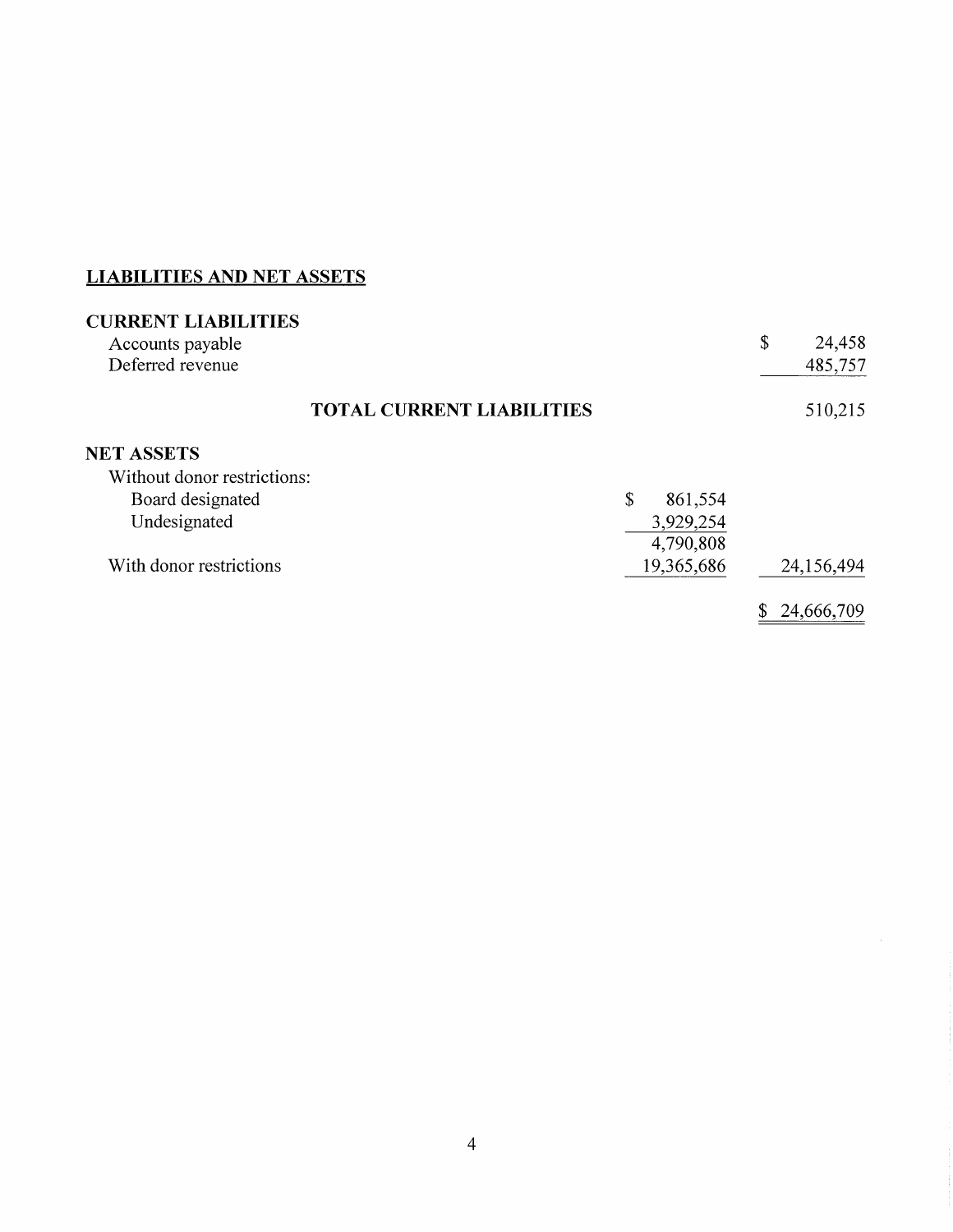# **STATEMENT OF ACTIVITIES**

Year Ended December 31, 2021

| Without<br>Donor<br>Restrictions       |    | With<br>Donor<br>Restrictions | Totals                    |                           |
|----------------------------------------|----|-------------------------------|---------------------------|---------------------------|
| <b>SUPPORT AND REVENUE</b>             |    |                               |                           |                           |
| Contributions and grants               | \$ | 670,854                       | 1,847,110<br>$\mathbb{S}$ | 2,517,964<br>$\mathbb{S}$ |
| Less: Amounts designated by donors     |    |                               |                           |                           |
| for other organizations                |    | $\boldsymbol{0}$              | (11,000)                  | (11,000)                  |
| License plate revenue:                 |    |                               |                           |                           |
| <b>State of Tennessee</b>              |    | 815,817                       | $\boldsymbol{0}$          | 815,817                   |
| State of North Carolina                |    | 535,317                       | $\boldsymbol{0}$          | 535,317                   |
| Special events, net of direct expenses |    | 482,395                       | $\overline{0}$            | 482,395                   |
| In-kind contributions                  |    | 72,639                        | $\mathbf{0}$              | 72,639                    |
| Other income                           |    | 6,941                         | $\theta$                  | 6,941                     |
| Investment income, net of expense      |    | 30,801                        | 311,677                   | 342,478                   |
|                                        |    | 2,614,764                     | 2,147,787                 | 4,762,551                 |
| Net assets released from               |    |                               |                           |                           |
| restrictions                           |    | 1,535,183                     | (1, 535, 183)             |                           |
|                                        |    | 4,149,947                     | 612,604                   | 4,762,551                 |
| <b>EXPENSES</b>                        |    |                               |                           |                           |
| Program services:                      |    |                               |                           |                           |
| Park projects                          |    | 2,324,479                     | $\boldsymbol{0}$          | 2,324,479                 |
| Salaries                               |    | 118,804                       | $\boldsymbol{0}$          | 118,804                   |
| Payroll taxes                          |    | 10,890                        | $\boldsymbol{0}$          | 10,890                    |
| Employee benefits                      |    | 12,723                        | $\boldsymbol{0}$          | 12,723                    |
| Insurance                              |    | 2,349                         | $\mathbf{0}$              | 2,349                     |
| Rent                                   |    | 13,452                        | $\boldsymbol{0}$          | 13,452                    |
| Utilities                              |    | 1,371                         | $\boldsymbol{0}$          | 1,371                     |
| Office                                 |    | 1,686                         | $\theta$                  | 1,686                     |
| Telephone                              |    | 2,549                         | $\boldsymbol{0}$          | 2,549                     |
| Computer                               |    | 11,482                        | $\boldsymbol{0}$          | 11,482                    |
| Travel                                 |    | 4,800                         | $\theta$                  | 4,800                     |
|                                        |    | 2,504,585                     | $\overline{0}$            | 2,504,585                 |

See the accompanying notes to the financial statements.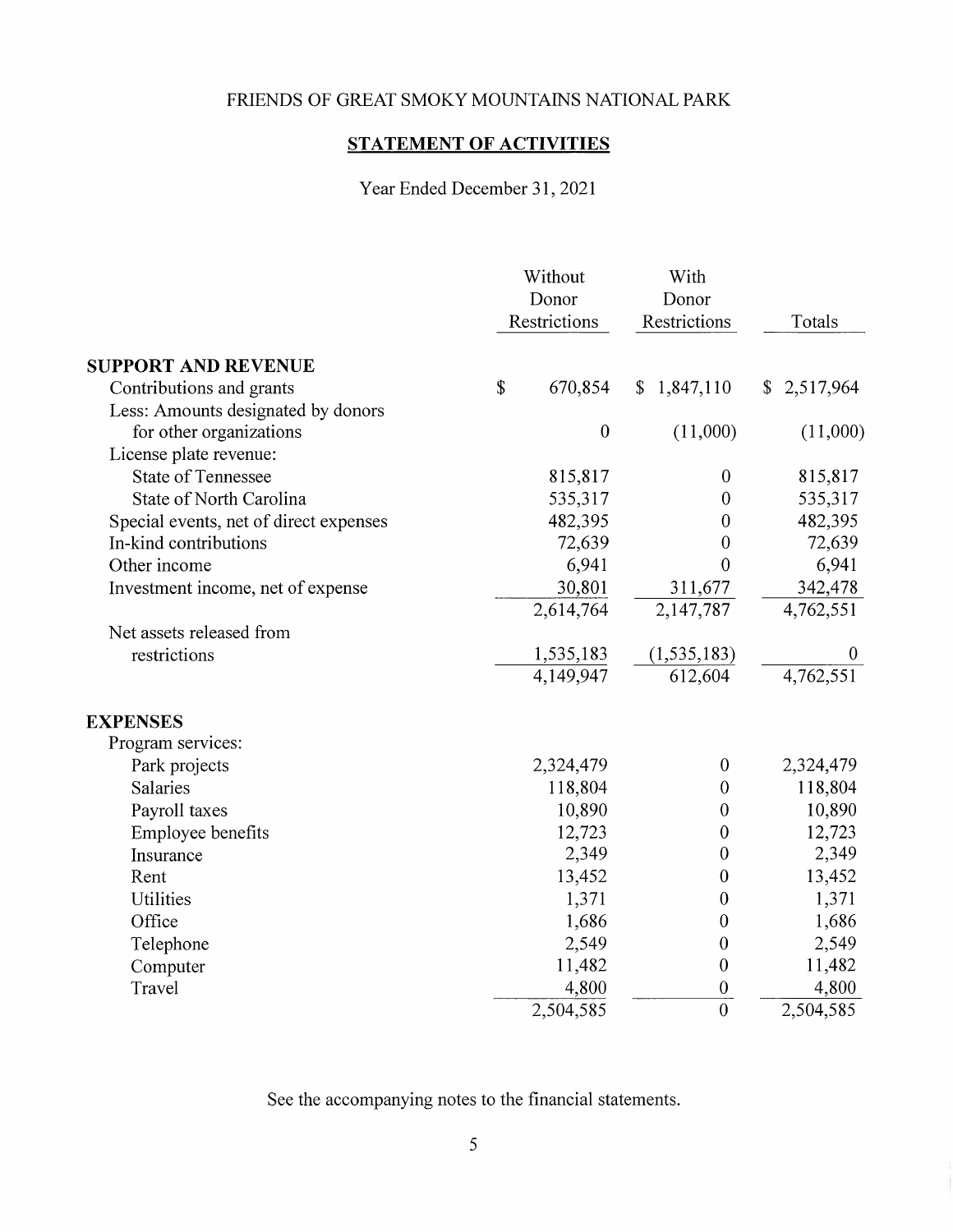# **STATEMENT OF ACTIVITIES**

(continued)

Year Ended December 31, 2021

|                         | Without      | With             |         |
|-------------------------|--------------|------------------|---------|
|                         | Donor        | Donor            |         |
|                         | Restrictions | Restrictions     | Totals  |
| Management and general: |              |                  |         |
| <b>Salaries</b>         | 239,611      | $\boldsymbol{0}$ | 239,611 |
| Payroll taxes           | 17,477       | $\boldsymbol{0}$ | 17,477  |
| Employee benefits       | 20,419       | $\mathbf{0}$     | 20,419  |
| Insurance               | 3,769        | $\boldsymbol{0}$ | 3,769   |
| Accounting and legal    | 23,700       | $\boldsymbol{0}$ | 23,700  |
| Rent                    | 21,589       | $\boldsymbol{0}$ | 21,589  |
| <b>Utilities</b>        | 2,200        | $\overline{0}$   | 2,200   |
| Repairs and maintenance | 7,958        | $\theta$         | 7,958   |
| Office                  | 2,705        | $\boldsymbol{0}$ | 2,705   |
| Telephone               | 4,091        | $\boldsymbol{0}$ | 4,091   |
| Computer                | 18,426       | $\boldsymbol{0}$ | 18,426  |
| Postage                 | 6,563        | $\boldsymbol{0}$ | 6,563   |
| Dues and subscriptions  | 4,705        | $\boldsymbol{0}$ | 4,705   |
| Meals and entertainment | 1,876        | $\boldsymbol{0}$ | 1,876   |
| Travel                  | 7,704        | $\boldsymbol{0}$ | 7,704   |
| Bank charges            | 35,128       | $\boldsymbol{0}$ | 35,128  |
| Board                   | 21,454       | $\boldsymbol{0}$ | 21,454  |
| Volunteer support       | 31           | $\boldsymbol{0}$ | 31      |
| Public relations        | 3,393        | $\boldsymbol{0}$ | 3,393   |
| Depreciation            | 12,644       | $\boldsymbol{0}$ | 12,644  |
| Miscellaneous           | 285          | $\boldsymbol{0}$ | 285     |
|                         | 455,728      | $\overline{0}$   | 455,728 |
| Fundraising:            |              |                  |         |
| Salaries                | 341,494      | $\boldsymbol{0}$ | 341,494 |
| Payroll taxes           | 25,180       | $\boldsymbol{0}$ | 25,180  |
| Employee benefits       | 29,101       | $\boldsymbol{0}$ | 29,101  |
| Insurance               | 5,372        | $\mathbf 0$      | 5,372   |
| Rent                    | 30,768       | $\boldsymbol{0}$ | 30,768  |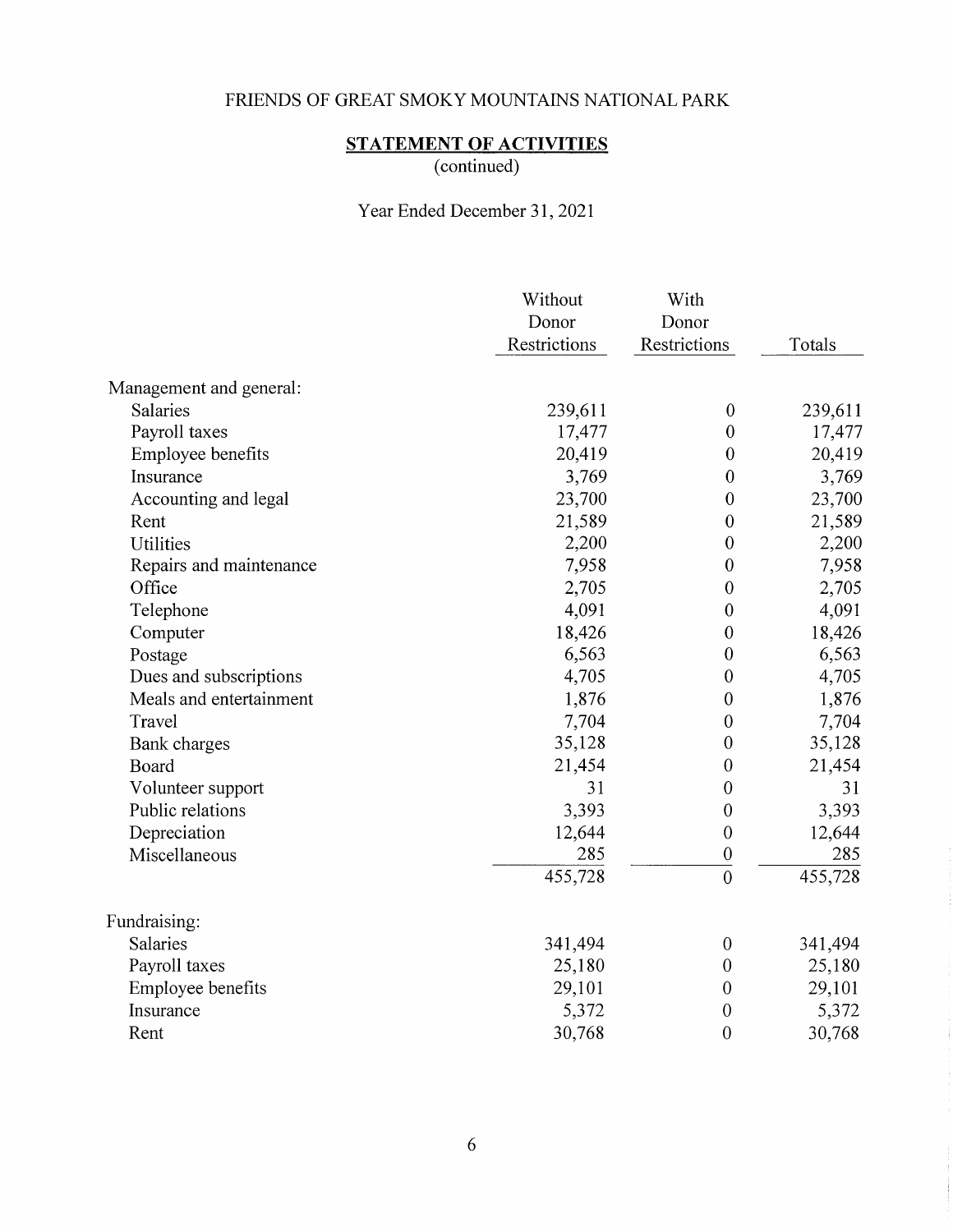# **STATEMENT OF ACTIVITIES**

(continued)

Year Ended December 31, 2021

|                                                           | Without         | With             |              |
|-----------------------------------------------------------|-----------------|------------------|--------------|
|                                                           | Donor           | Donor            |              |
|                                                           | Restrictions    | Restrictions     | Totals       |
| Utilities                                                 | 3,136           | $\theta$         | 3,136        |
| Office                                                    | 3,856           | $\boldsymbol{0}$ | 3,856        |
| Telephone                                                 | 5,830           | $\mathbf{0}$     | 5,830        |
| Computer                                                  | 26,261          | 0                | 26,261       |
| Printing                                                  | 17,078          | 0                | 17,078       |
| Travel                                                    | 10,980          | $\boldsymbol{0}$ | 10,980       |
| Advertising and promotion                                 | 90,918          | 0                | 90,918       |
| Newsletter                                                | 15,452          | 0                | 15,452       |
| Public relations                                          | 41,609          | 0                | 41,609       |
| Telethon                                                  | 34,441          | $\boldsymbol{0}$ | 34,441       |
|                                                           | 681,475         | $\boldsymbol{0}$ | 681,475      |
|                                                           | 3,641,789       | $\overline{0}$   | 3,641,789    |
| OTHER CHANGES IN NET ASSETS                               |                 |                  |              |
| Unrealized gain on investment<br>Change in cash surrender | 45,767          | 1,316,071        | 1,361,838    |
| value of life insurance                                   | 34              | $\theta$         | 34           |
|                                                           | 45,801          | 1,316,071        | 1,361,872    |
| <b>CHANGE IN NET ASSETS</b>                               | 553,959         | 1,928,675        | 2,482,634    |
| <b>NET ASSETS AT THE</b>                                  |                 |                  |              |
| <b>BEGINNING OF THE YEAR, as restated</b>                 | 4,236,850       | 17,437,010       | 21,673,860   |
| <b>NET ASSETS AT THE</b>                                  |                 |                  |              |
| <b>END OF THE YEAR</b>                                    | 4,790,808<br>\$ | \$19,365,686     | \$24,156,494 |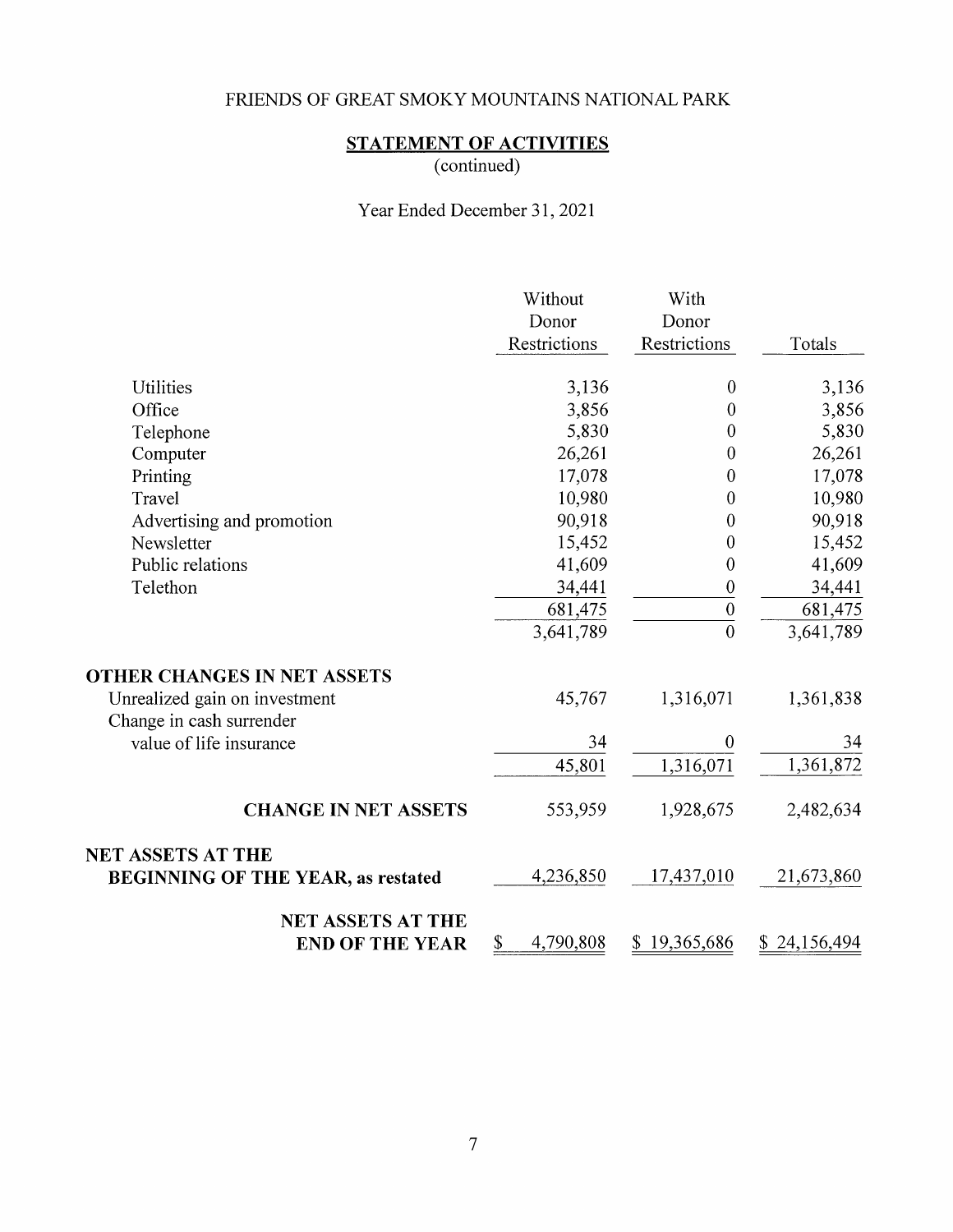# **STATEMENT OF CASH FLOWS**

Year Ended December 31, 2021

| <b>CASH PROVIDED(USED) BY OPERATING ACTIVITIES</b>         |                              |             |
|------------------------------------------------------------|------------------------------|-------------|
| Change in net assets                                       |                              | \$2,482,634 |
| Adjustments to reconcile change in net assets to           |                              |             |
| net cash provided by operating activities:                 |                              |             |
| Depreciation                                               | $\mathbf{\hat{S}}$<br>12,644 |             |
| Unrealized (gain) on investments                           | (1,361,838)                  |             |
| (Increase) in:                                             |                              |             |
| Prepaid expenses                                           | (6,181)                      |             |
| Accounts receivable                                        | (33,593)                     |             |
| (Decrease)increase in:                                     |                              |             |
| Accounts payable                                           | (20, 654)                    |             |
| Deferred revenue                                           | 233,835                      | (1,175,787) |
| <b>NET CASH PROVIDED BY</b>                                |                              |             |
| <b>BY OPERATING ACTIVITIES</b>                             |                              | 1,306,847   |
| <b>CASH PROVIDED(USED) BY INVESTING ACTIVITIES</b>         |                              |             |
| Decrease in certificates of deposit                        | 7,809                        |             |
| (Increase) in investments                                  | (841,985)                    |             |
| (Increase) in beneficial interest in assets held by others | (33, 439)                    |             |
| (Increase) in cash surrender value of life insurance       | (34)                         |             |
| <b>NET CASH (USED) BY</b>                                  |                              |             |
| <b>INVESTING ACTIVITIES</b>                                |                              | (867, 649)  |
| <b>NET INCREASE IN CASH</b>                                |                              | 439,198     |
| <b>CASH AT THE BEGINNING OF THE YEAR</b>                   |                              | 9,170,263   |
| <b>CASH AT THE END OF THE YEAR</b>                         |                              | \$9,609,461 |

See the accompanying notes to the financial statements.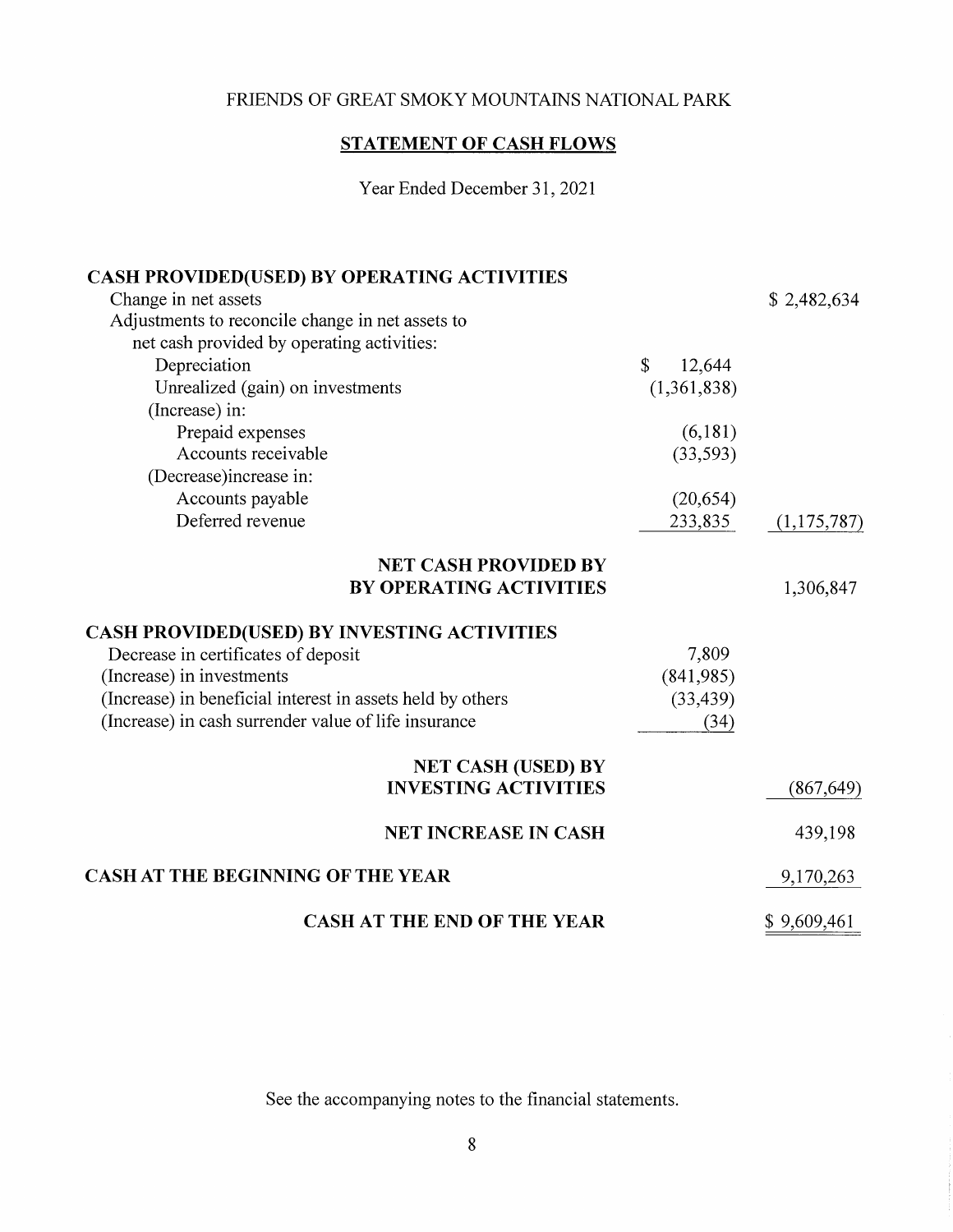### **NOTES TO THE FINANCIAL STATEMENTS**

December 31, 2021

### **NOTE A** - **DESCRIPTION OF ORGANIZATION**

Friends of Great Smoky Mountains National Park (Friends of the Smokies) is a nonprofit North Carolina corporation with offices in Kodak, Tennessee and Ashville, North Carolina. Friends of the Smokies was established in 1993 to assist the National Park Service in its mission to preserve and protect the Great Smoky Mountains National Park by raising funds and public awareness, and providing volunteers for needed projects.

Friends of the Smokies primary purposes are to preserve, restore, and enhance the natural beauty and features, the ecological systems and the cultural and historical heritage of Great Smoky Mountains National Park; to enhance educational, interpretive, and research opportunities relating to Great Smoky Mountains National Park; to increase public awareness, enjoyment, and appreciation of Great Smoky Mountains National Park; to support the efforts of the National Park Service and other organizations and individuals in furtherance of the foregoing, and to provide support and assistance to the National Park Service in constructing or improving park facilities such as trails, visitor centers, and support facilities to better serve the visiting public.

## **NOTE B - SUMMARY OF SIGNIFICANT ACCOUNTING POLICIES**

#### Use of Estimates

The preparation of financial statements in conformity with accounting principles generally accepted in the United States of America requires management to make estimates and assumptions that affect the amounts reported in the financial statements and accompanying notes. Although these estimates are based on management's knowledge of current events and actions they may undertake in the future, actual results could differ from those estimates. Estimates are used when accounting for fair value of pledges, allowances for uncollectible receivables, depreciation, allocation of expenses, and contingencies, among others.

#### Cash and Cash Equivalents

Cash and cash equivalents consist of cash and interest-bearing deposits. For purposes of the statement of cash flows, Friends of the Smokies considers cash on deposit with financial institutions and all cash investments with original maturities of three months or less to be cash and cash equivalents.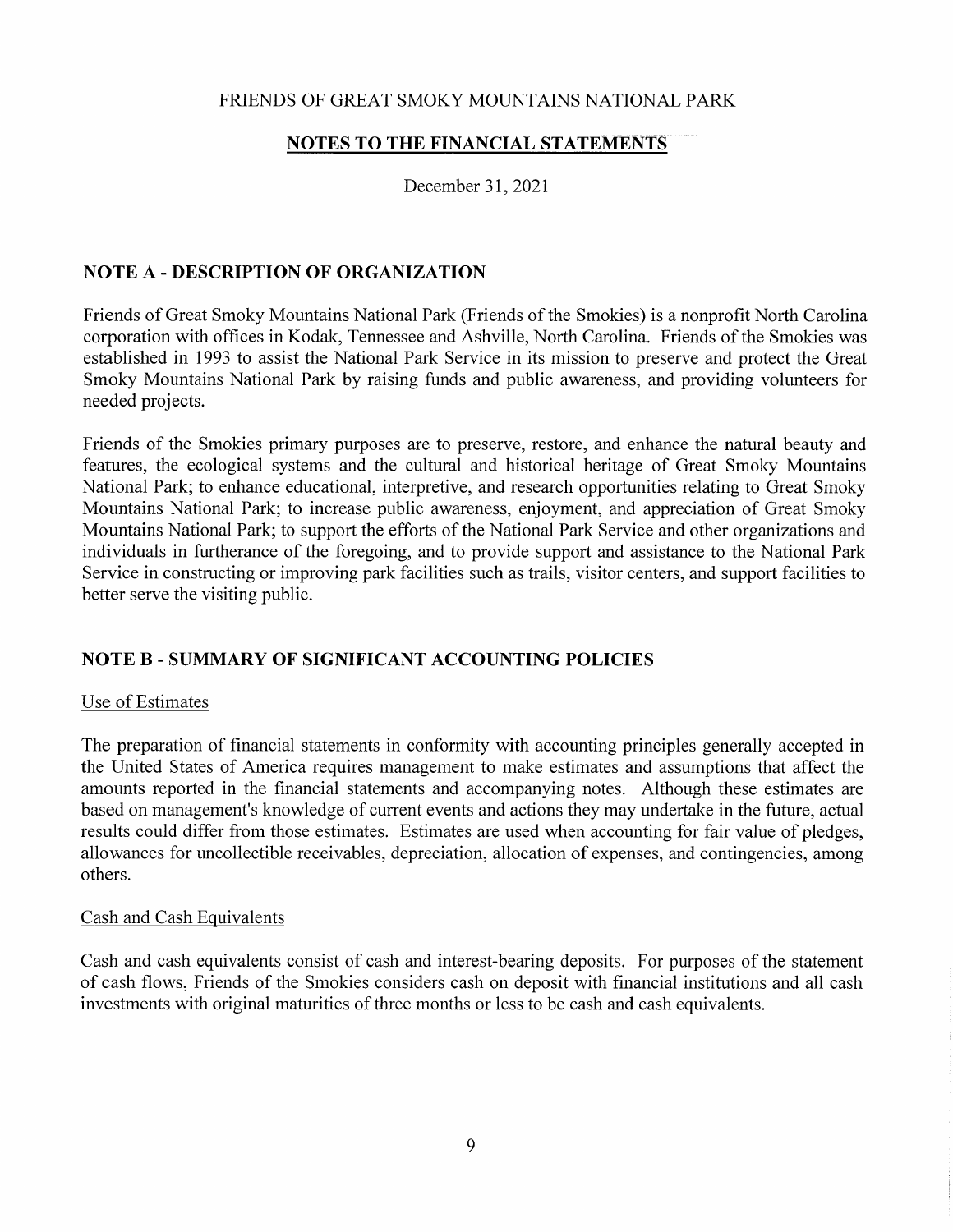#### **NOTES TO THE FINANCIAL STATEMENTS**

( continued)

December 31, 2021

#### Property and Equipment

Property and equipment are recorded at cost or estimated cost if actual cost is not available. Donated property and equipment are recorded at the estimated fair value at the date of receipt. Friends of the Smokies capitalizes property and equipment purchases that cost \$2,000 or more. Depreciation is calculated using the straight-line method over the estimated useful lives of the assets, which range from three to ten years. Depreciation expense for the year ended December 31, 2021 was \$12,644.

#### Support and Revenue

Contributions are recorded as support when cash or other assets are received. Contributions are considered to be available for unrestricted use unless specifically restricted by the donor. Gifts of cash and other assets that are designated for future periods or restricted by the donor for specific purposes are reported as support with donor restrictions. When a donor restriction expires, that is, when a stipulated time restriction ends or purpose restriction is accomplished, net assets with donor restrictions are reclassified to unrestricted net assets and reported in the statement of activities as net assets released from restrictions. Restricted grants and contributions whose restrictions are met in the same reporting period as they are received are reported as unrestricted. Revenue from services is recognized when the service is rendered. Special event revenue is recognized when the event is held.

Contributions of property and equipment and other long-lived assets with explicit restrictions that specify how the assets are to be used, including cash contributed to acquire such assets, are recorded as restricted support. Absent explicit donor stipulations about how long those long-lived assets must be maintained; the expiration of donor restrictions is reported when the donated or acquired assets are placed in service.

#### Agency Transactions

Friends of the Smokies acts as an agent in certain cases to facilitate the receipt and transfer of charitable gifts to other organizations that benefit the Great Smoky Mountains National Park. Contributions received are recorded by Friends of the Smokies as revenue. Designated contributions disbursed to other organizations are presented in the accompanying statement of activities as a reduction of support and revenue.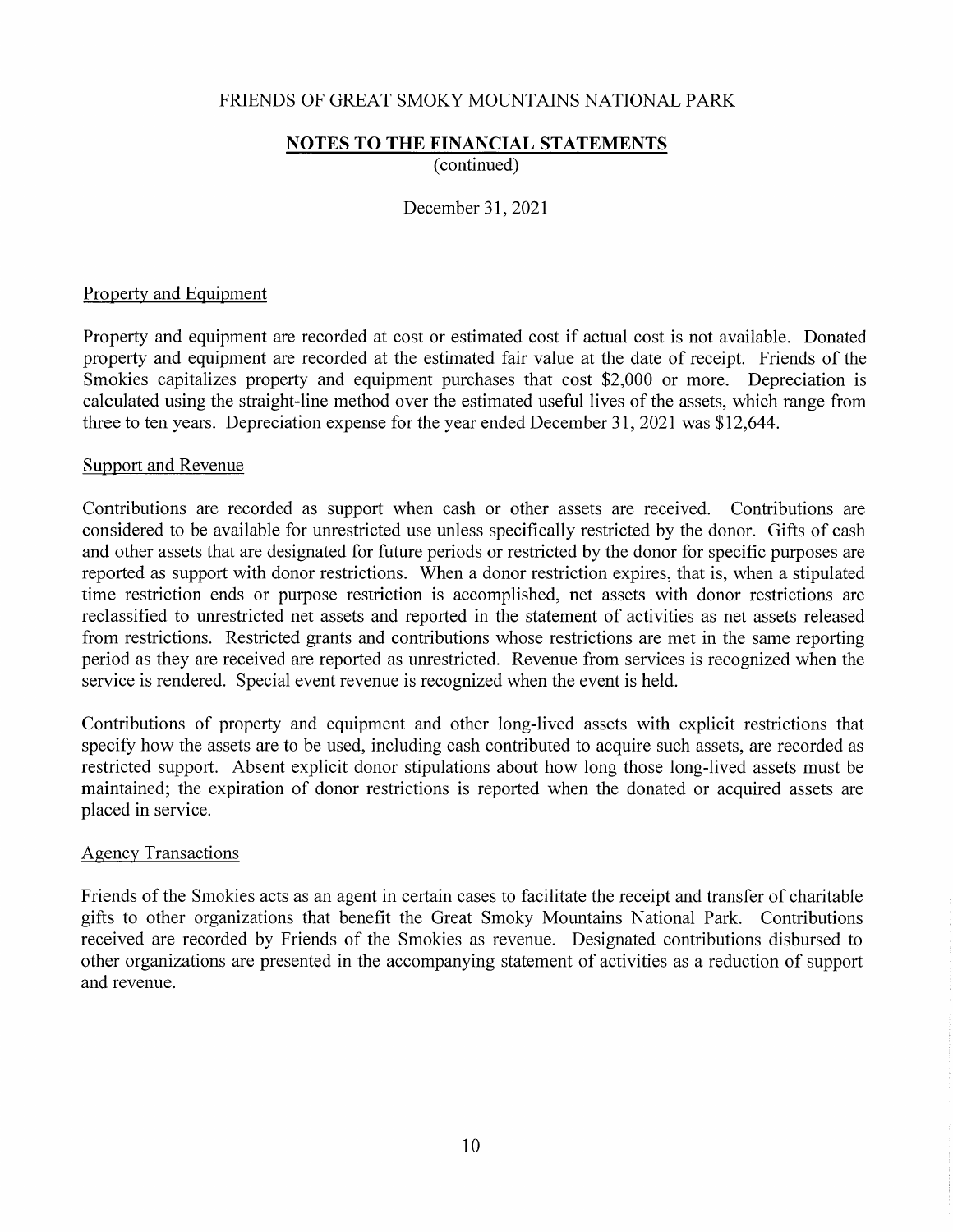# **NOTES TO THE FINANCIAL STATEMENTS**

( continued)

December 31, 2021

#### Functional Expense Allocation

The costs of providing various programs and other activities have been summarized on a functional basis in the statement of activities. Costs are charged to program services, management and general and fundraising functions based on direct expenses incurred. Salaries, payroll taxes, employee benefits, rent, occupancy and office expenses are allocated based on an analysis of time spent on program services and other activities.

#### State License Plate Revenue

State of Tennessee has provided for the sale of specially earmarked Friends of Great Smoky Mountains National Park license plates. The funds produced from the sale of such plates, less the expense incurred in designing and manufacturing the plates, are deposited in a State of Tennessee general fund reserve account known as the Friends of Great Smoky Mountains endowment fund. The endowment fund maintains a principal balance of \$500,000. All revenue produced from the sale of the plates and the earned interest of the fund are to be used exclusively for the assistance of the National Park Service in the care of the Great Smoky Mountains National Park. The State of Tennessee Commissioner of Finance and Administration makes disbursements of such funds on a quarterly basis to Friends of the Smokies.

State of North Carolina has approved Friends of the Smokies as one of the organizations participating in its state attraction license plates program. Quarterly distributions are made to the specific organizations, based upon each organization's proportion of state attraction plates sold. The revenue received from the sale of such plates, is to be used for educational materials, preservation programs, capital improvements for the portion of the park that is located in North Carolina, and operating expenses of the park.

### Income Taxes

Friends of the Smokies is exempt from federal income taxes under section  $501(c)(3)$  of the U.S. Internal Revenue Code, except on unrelated business income. Friends of the Smokies' income tax filings are open and subject to examination by the Internal Revenue Service generally for three years after they are filed. However, Friends of the Smokies is not currently under audit nor has Friends of the Smokies been contacted by this jurisdiction. Friends of the Smokies believes that it has appropriate support for any tax positions taken, and as such, do not have any uncertain tax positions that are material to the financial statements.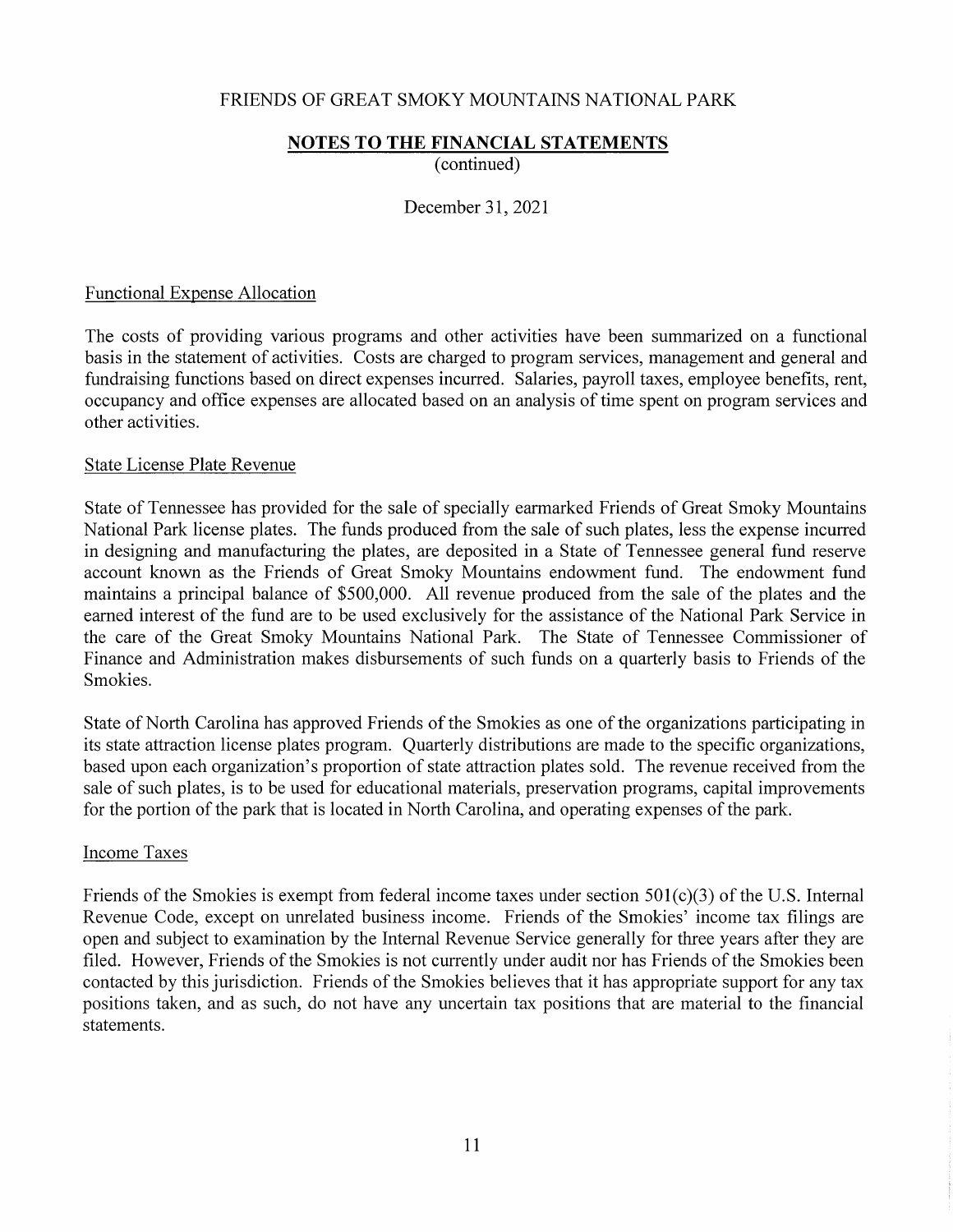### **NOTES TO THE FINANCIAL STATEMENTS**

( continued)

December 31, 2021

## **NOTE C** - **LIQUIDITY AND AVAILABILITY OF FINANCIAL ASSETS**

Friends of the Smokies had the following financial assets available at December 31, 2021:

| Cash                                                             | \$<br>9,609,461 |
|------------------------------------------------------------------|-----------------|
| Certificates of deposit                                          | 189,600         |
| Accounts receivable                                              | 342,160         |
| Investments                                                      | 14,005,693      |
| Beneficial interest in assets held by others                     | 311,992         |
| Cash surrender value of life insurance                           | 9,528           |
| Less those unavailable for general expenditures within one year: | 24,468,434      |
| due to restrictions from donors for purpose                      | (19,365,686)    |
| due to board designations                                        | (861, 554)      |
| Financial assets available to meet cash needs for                |                 |
| general expenditures within one year                             | 4.241.194       |

As part of Friends of the Smokies' liquidity management, it has a policy to structure its financial assets to be available as its general expenditures, liabilities and other obligations come due.

## **NOTED - INVESTMENTS**

Investments are carried at fair value. Fair value is determined based on quoted prices in active markets for identical assets ( considered Level 1 in the fair value hierarchy). Long-term investments at December 31, consisted of the following:

| Common stock<br>Mutual funds | \$7,983,368<br>1,055,278  |
|------------------------------|---------------------------|
| <b>Bonds</b>                 | 4,967,047<br>\$14,005,693 |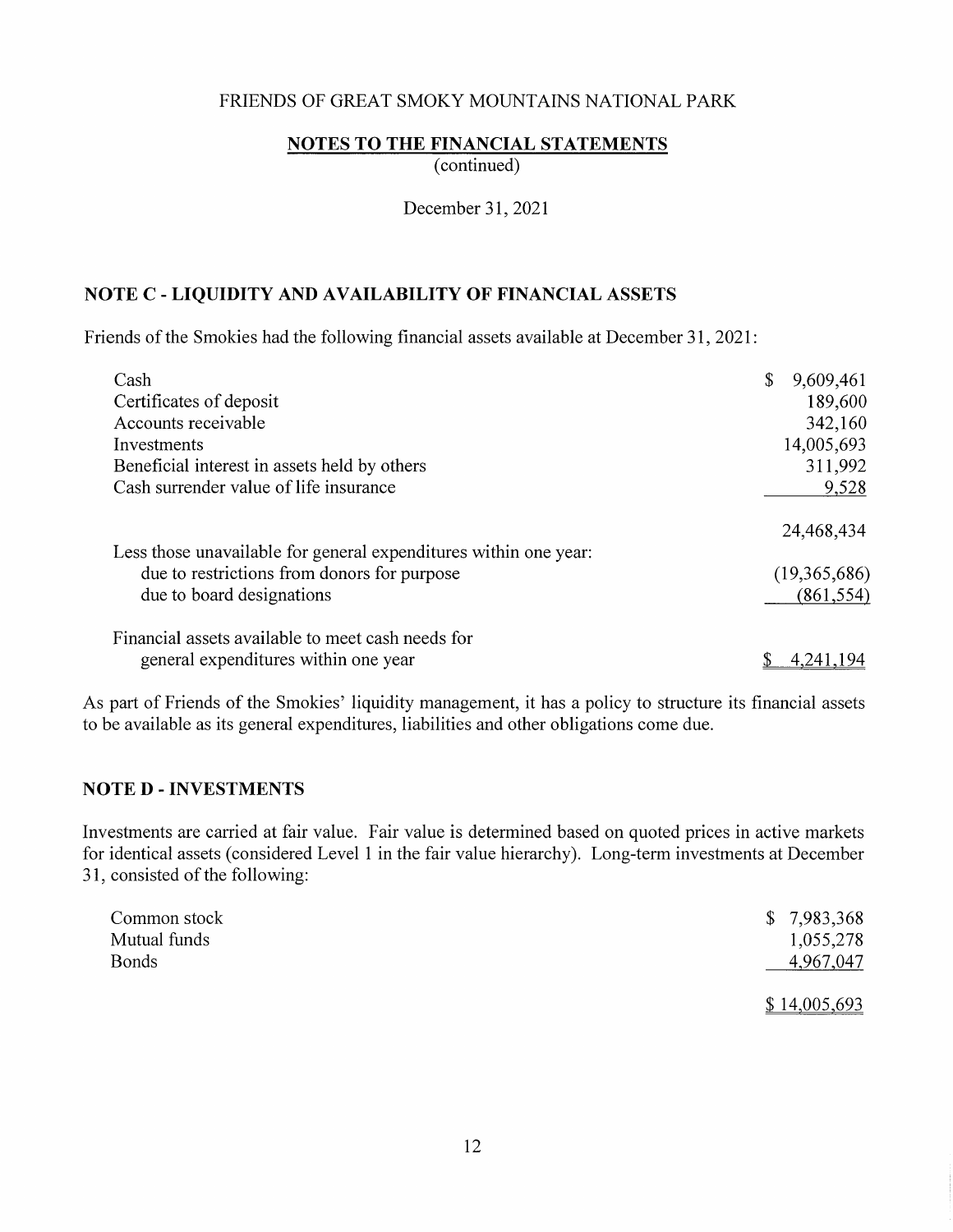### **NOTES TO THE FINANCIAL STATEMENTS**

( continued)

December 31, 2021

Realized and unrealized gains and losses are determined on the basis of specific identification. Investment income includes income from investments, checking and savings accounts and certificates of deposit. Investment income for the year ended December 31, 2021 consisted of the following:

|                                                                        |    | Without<br>Donor<br>Restrictions      |    | With<br>Donor<br>Restrictions               | Totals |                                             |
|------------------------------------------------------------------------|----|---------------------------------------|----|---------------------------------------------|--------|---------------------------------------------|
| Interest and dividends<br>Realized gain<br>Unrealized gain<br>Expenses | \$ | 30,274<br>2,087<br>45,767<br>(1, 560) | \$ | 264,783<br>83,201<br>1,316,071<br>(36, 307) | 8      | 295,057<br>85,288<br>1,361,838<br>(37, 867) |
|                                                                        |    | 76,568                                |    | 1,627,748                                   |        | \$1,704,316                                 |

### **NOTE E - LEASE OBLIGATIONS**

Friends of the Smokies leases two office facilities under operating leases. The lease agreement for the office space in Tennessee will expire in July 2022. The lease agreement for office space in North Carolina will expire in October 2022. Rent expense for the year ended December 31, 2021 was \$65,809.

Future minimum lease payments are as follows:

Year Ending December 31:

2022 \$ 40,432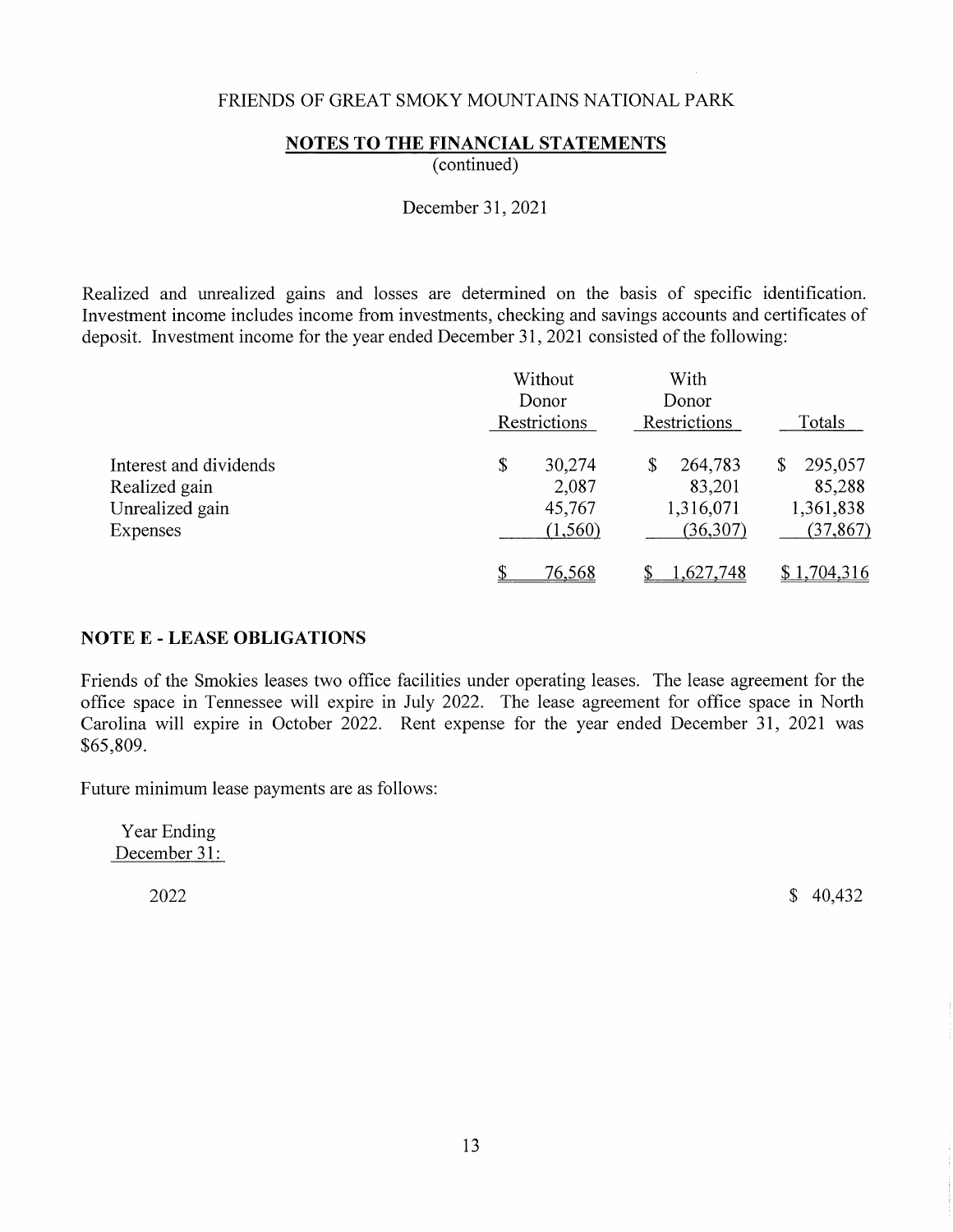### **NOTES TO THE FINANCIAL STATEMENTS**

(continued)

December 31, 2021

### **NOTE F - CONCENTRATIONS OF CREDIT RISK**

Financial instruments that potentially subject Friends of the Smokies to concentrations of credit risk consist primarily of cash and cash equivalents and accounts receivable. Cash and cash equivalents are maintained in demand deposit accounts which, at times, may exceed federally insured limits. Friends of the Smokies has not experienced any losses and does not believe it is exposed to any significant credit risk on such accounts. By their nature, all such financial instruments involve risk, including the credit risk of nonperformance by counterparties. Exposure to credit risk is managed through various monitoring procedures. At December 31, 2021 Friends of the Smokies had no major concentrations of credit risk except for uninsured bank deposits.

#### **NOTE G - RETIREMENT**

All full-time employees who are at least 21 years of age and have completed one year of service are eligible to participate in Friends of the Smokies'  $401(k)$ . Friends of the Smokies will match up to the first three percent of employee contributions to the plan. Pension expense for the year ended December 31, 2021 was \$19,203.

## **NOTE H - DONATED MATERIALS AND SERVICES**

Donated materials and services are recorded in the financial statements at their estimated fair market value. The donated materials and services for the year ended December 31, 2021 were as follows:

Fundraising:

Special events food, lodging and supplies  $$72,639$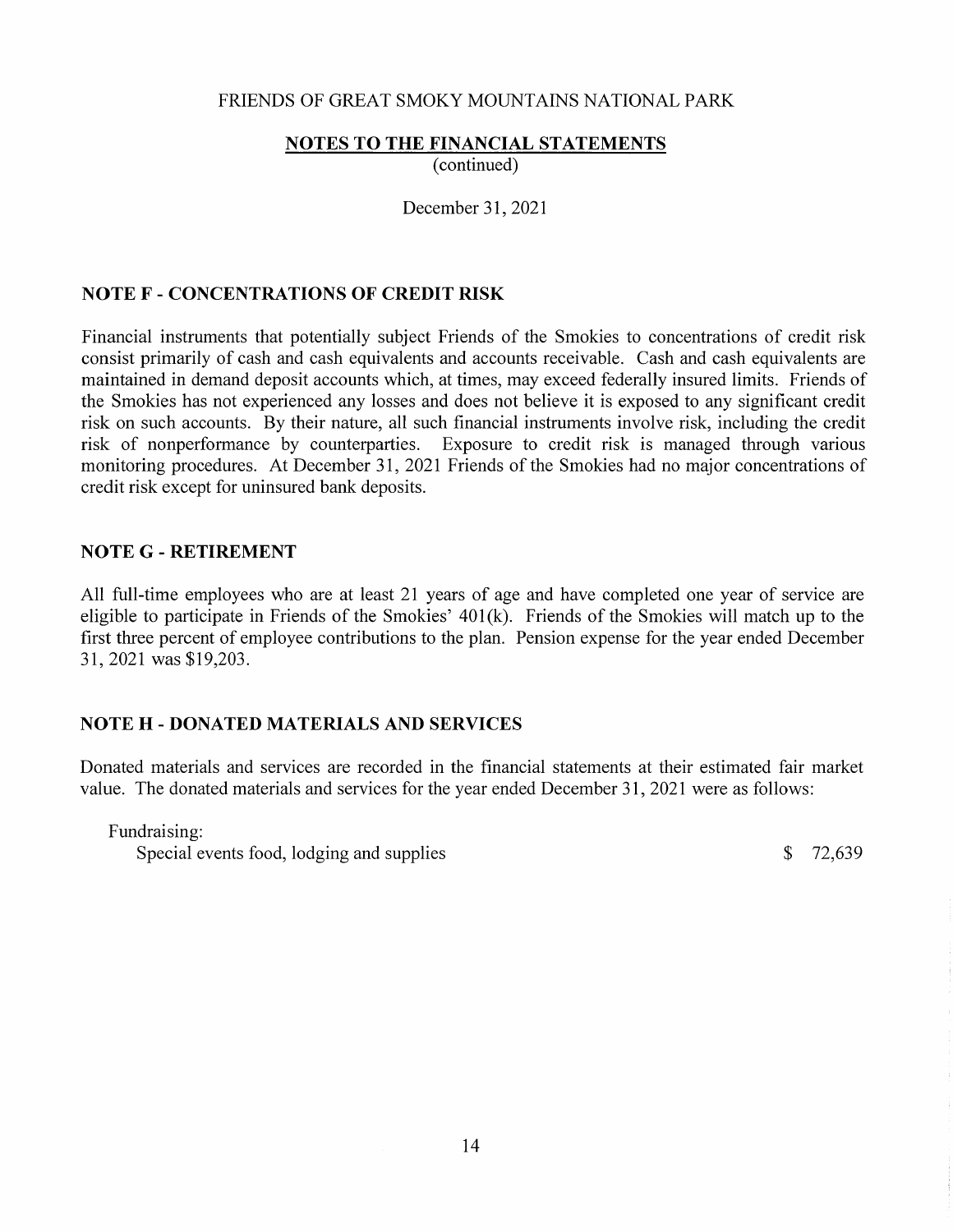# **NOTES TO THE FINANCIAL STATEMENTS**

(continued)

December 31, 2021

## **NOTE I - NET ASSETS WITH DONOR RESTRICTIONS**

Net assets with donor restrictions consist of cash and investments held for the following purposes:

| Smokies Fund (for administration and operation) |              | \$<br>783,470 |
|-------------------------------------------------|--------------|---------------|
| <b>National Park Service</b>                    |              | 4,699,617     |
| Greenbriar renovations                          |              | 410,033       |
| <b>Trails Now</b>                               |              | 19,547        |
| Trails Forever endowment earnings               |              | 3,007,329     |
| Parks as Classrooms                             |              | 800,779       |
| Scholarships                                    |              | 28,721        |
| <b>Brook Trout restoration</b>                  |              | 112,145       |
| Purchase Knob                                   |              | 25,952        |
| Tree protection and preservation                |              | 3,243         |
| Oconoluftee Visitors Center                     |              | 2,563         |
| Endowment funds (principal balances):           |              |               |
| Brook Trout Fisheries Scholarship               | \$<br>20,954 |               |
| Other scholarships                              | 46,721       |               |
| McNeil Education Ranger endowment               | 1,228,034    |               |
| Gibson park improvement endowment               | 1,950,424    |               |
| Forever places endowment                        | 875,344      |               |
| Trails Forever endowment                        | 5,038,818    | 9,160,294     |
| Funds held by others for the benefit of         |              |               |
| <b>Great Smoky Mountains National Park</b>      |              | 311,992       |
|                                                 |              | \$19,365,686  |

15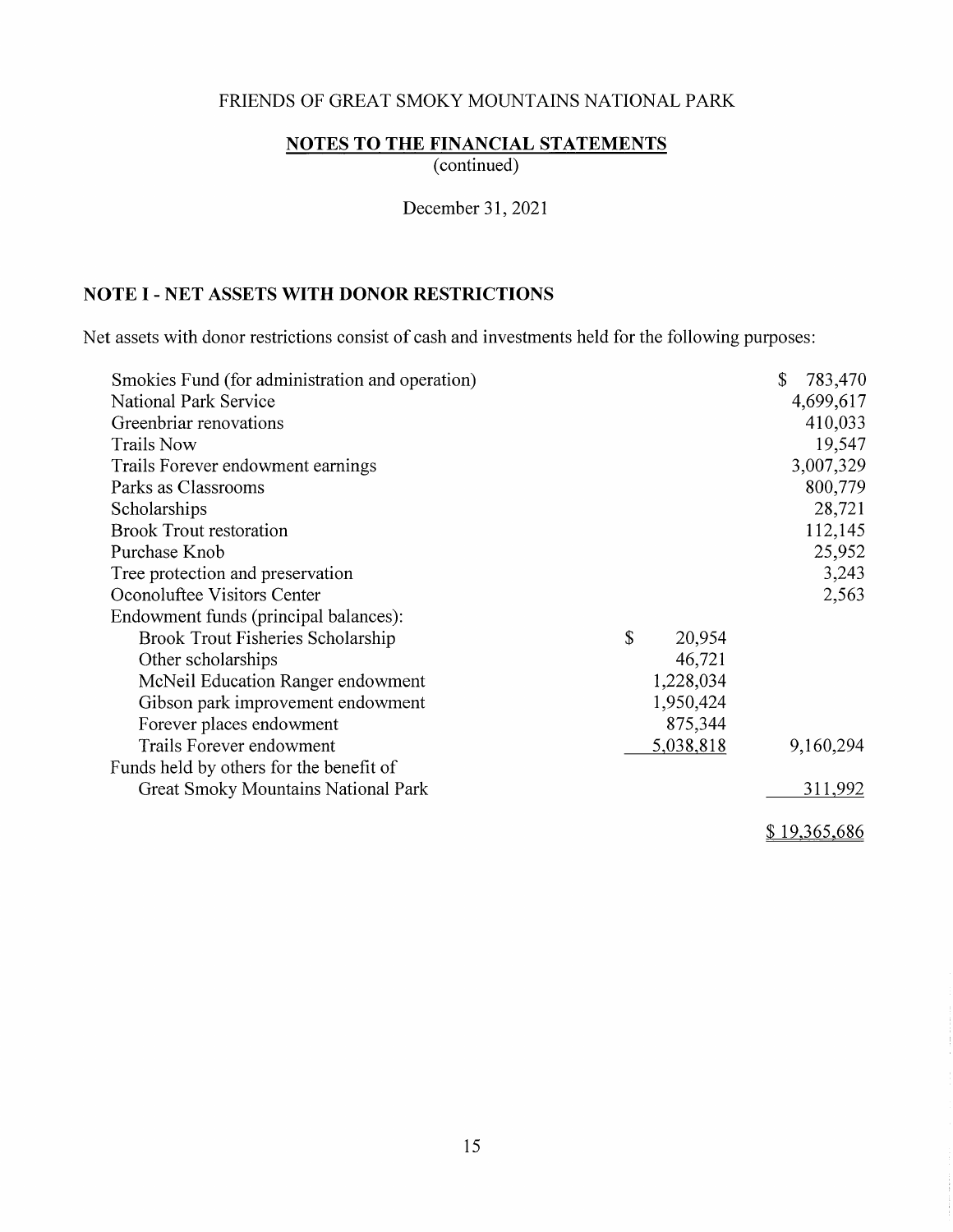# **NOTES TO THE FINANCIAL STATEMENTS**

( continued)

December 31, 2021

# **NOTE J - NET ASSETS RELEASED FROM DONOR RESTRICTIONS**

Friends of the Smokies incurred expenses for the following projects:

|                                                  |            | Release of   |                           |                   |    |               |
|--------------------------------------------------|------------|--------------|---------------------------|-------------------|----|---------------|
|                                                  |            | Net Assets   |                           |                   |    |               |
|                                                  | With Donor |              | Unrestricted              |                   |    |               |
|                                                  |            | Restrictions |                           | <b>Net Assets</b> |    | <b>Totals</b> |
| Park amenities/facility improvements             | \$         | 145,865      | $\boldsymbol{\mathsf{S}}$ | 26,492            | \$ | 172,357       |
| Collections preservation center                  |            | 0            |                           | 21,900            |    | 21,900        |
| Discover life in America                         |            | 0            |                           | 13,365            |    | 13,365        |
| Tremont                                          |            | 0            |                           | 10,000            |    | 10,000        |
| Water monitoring, air quality and streams        |            | 42,228       |                           | 81,288            |    | 123,516       |
| Trail and shelter management                     |            | 447,600      |                           | 43,851            |    | 491,451       |
| Parks as Classrooms                              |            | 374,656      |                           | 90,732            |    | 465,389       |
| Cades Cove projects                              |            | 71,600       |                           | $\boldsymbol{0}$  |    | 71,600        |
| Park interns and student conservation assistants |            | 86,100       |                           | 118,704           |    | 204,804       |
| Purchase Knob Science Learning Center            |            | $\theta$     |                           | 31,800            |    | 31,800        |
| Tree protection and preservation                 |            | 57,589       |                           | 11,413            |    | 69,002        |
| Radio upgrade                                    |            | 181,854      |                           | 25,146            |    | 207,000       |
| Search and rescue                                |            | 33,874       |                           | 0                 |    | 33,874        |
| <b>Strategic Operational Planning</b>            |            |              |                           | 60,708            |    | 60,708        |
| Visitor Stewardship                              |            | $\Omega$     |                           | 68,238            |    | 68,238        |
| Land Specialist                                  |            | 0            |                           | 67,761            |    | 67,761        |
| Vegetation mapping                               |            | 0            |                           | 29,570            |    | 29,570        |
| Donation box collection expense                  |            | 51,135       |                           | $\overline{0}$    |    | 51,135        |
| Other parkwide initiatives                       |            | 42,682       |                           | 88,328            |    | 131,010       |
|                                                  | \$         | 1,535,183    | \$                        | 789,296           | \$ | 2,324,479     |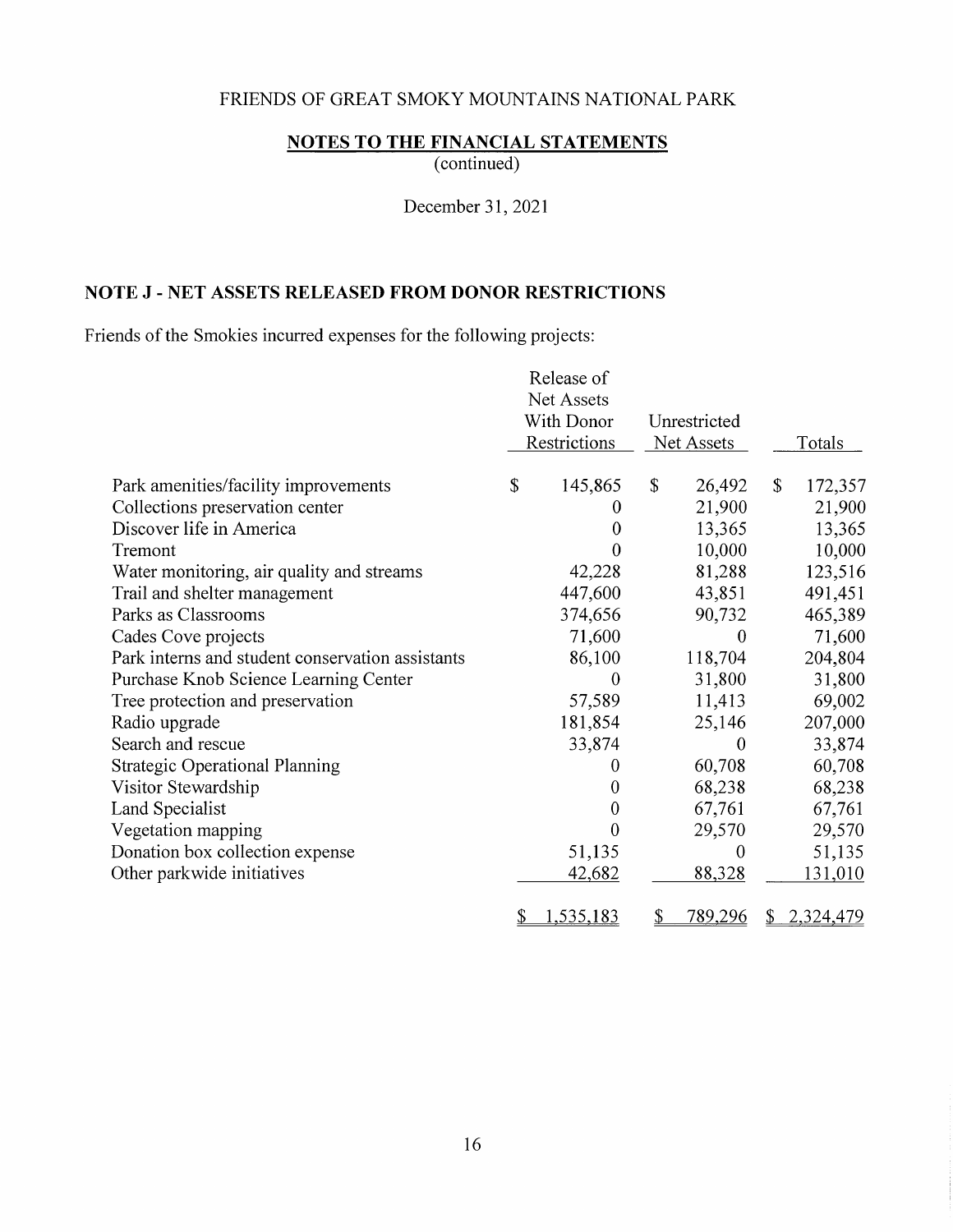#### **NOTES TO THE FINANCIAL STATEMENTS**

( continued)

#### December 31, 2021

#### **NOTE K - ENDOWMENTS**

Friends of the Smokies endowment consists of approximately seven funds established for a variety of purposes. Friends of the Smokies holds both board designated and donor restricted endowments. As required by accounting principles generally accepted in the United States of America, net assets associated with endowment funds are classified and reported based on the existence or absence of donor-imposed restrictions. At December 31, 2021, Friends of the Smokies held restricted endowments of \$14,441,951, the income from which is expendable to support the following purposes:

| Brook Trout Fisheries Scholarship                  | \$<br>20,954 |
|----------------------------------------------------|--------------|
| Other scholarships                                 | 46,721       |
| McNeil Education Ranger endowment                  | 1,868,524    |
| Gibson park improvement endowment                  | 3,207,838    |
| Forever Places endowment (historic structures)     | 939,776      |
| Trails Forever endowment (trail maintenance)       | 8,046,147    |
|                                                    | 14,129,959   |
| Funds held by others for the benefit of Friends    |              |
| of Great Smoky Mountains National Park:            |              |
| The Community Foundation of Western North Carolina | 92,005       |
| <b>East Tennessee Foundation</b>                   | 219,987      |
|                                                    | 311,992      |
|                                                    | \$14,441,951 |

At December 31, 2021, Friends of the Smokies held board designated endowments of \$861,554, the income from which is to be used for Forever Places.

#### Interpretation of Relevant Law

The Board of Directors of Friends of the Smokies has interpreted the State Prudent Management of Institutional Funds Act (SPMIFA) as requiring the preservation of the fair value of the original gift as of the gift date of the donor-restricted endowment funds absent explicit donor stipulations to the contrary. As a result of this interpretation, Friends of the Smokies classifies as net assets with donor restrictions ( a) the original value of gifts donated to the permanent endowment, (b) the original value of subsequent gifts to the permanent endowment and (c) accumulations to the permanent endowment made in accordance with the directions of the applicable donor gift instrument at the time the accumulation is added to the fund. The remaining portion of the endowment fund that is classified as net assets with donor restrictions until those amounts are appropriated for expenditure by the organization in a manner consistent with the standard of prudence prescribed by SPMIFA.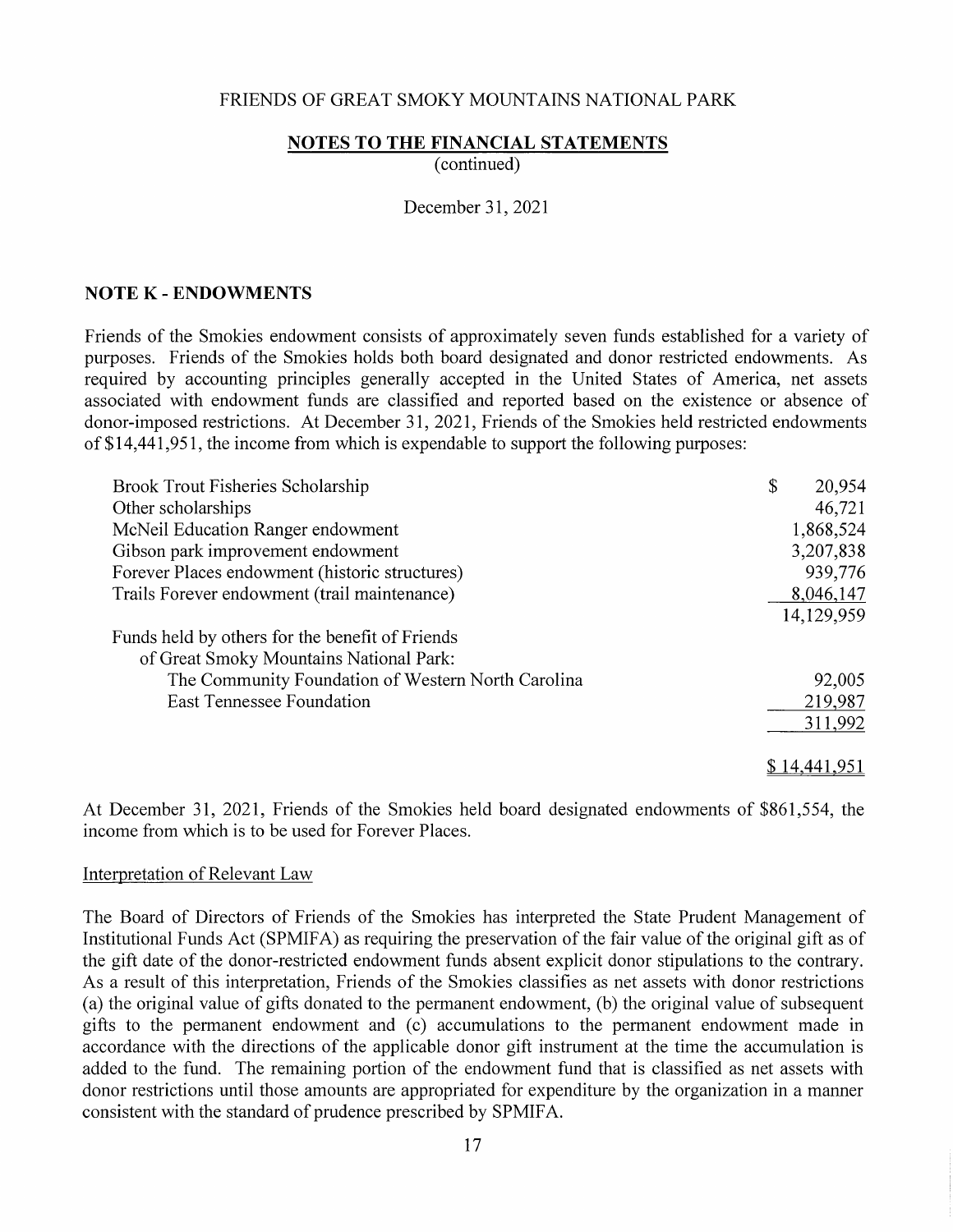# **NOTES TO THE FINANCIAL STATEMENTS**

( continued)

December 31, 2021

In accordance with SPMIFA, the organization considers the following factors in making a determination to appropriate or accumulate donor-restricted endowment funds:

- ( 1) The duration and preservation of the fund,
- (2) The purposes of the organization and the donor-restricted endowment fund,
- (3) General economic conditions,
- ( 4) The possible effect of inflation and deflation,
- ( 5) The expected total return from income and the appreciation of investments,
- ( 6) Other resources of the organization,
- (7) The investment policies of the organization.

### Spending Policy

Endowment distributions are limited to no more than five percent of the average market value for the previous twelve quarters of each endowment fund. During the year ended December 31, 2021, distributions from the Trails Forever endowment totaled \$270,950 or 4.09% of the average market value for the previous twelve quarters of the Trails Forever endowment fund. Distributions from the McNeil Education Ranger endowment totaled \$68,000 or 4.18% of the average market value of the previous twelve quarter of the McNeil Education Ranger endowment fund. There were no distributions from the other endowment funds held by Friends of the Smokies.

During the year ended December 31, 2021, were no distributions from funds held by East Tennessee Foundation or The Community Foundation of Wester North Carolina.

### Investment Return Objective, Risk Parameters and Strategies

Endowments are invested in corporate stocks, money market accounts and certificates of deposit. Friends of the Smokies is developing investment and spending policies, to be approved by the Board of Directors, for endowment assets that attempt to provide a predictable stream of funding to programs supported by its endowment funds while also maintaining the purchasing power of those endowment assets over the long-term. The goal of the endowment is to exist in perpetuity, and therefore, provide funding in perpetuity.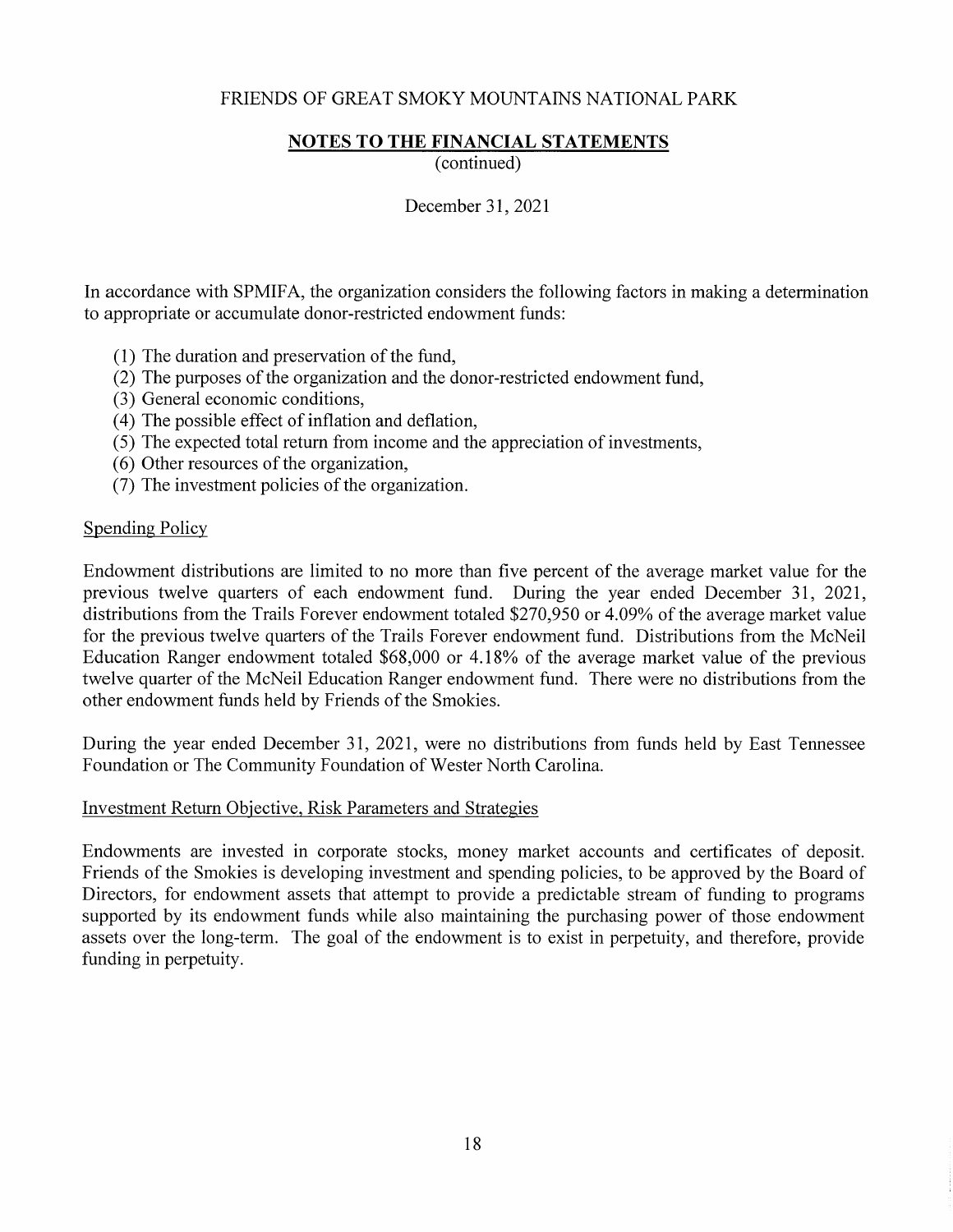#### **NOTES TO THE FINANCIAL STATEMENTS**

( continued)

December 31, 2021

Two of Friends of the Smokies endowment funds are held and administered by East Tennessee Foundation and The Community Foundation of Western North Carolina for the benefit of Friends of the Smokies with the income distributed to Friends of the Smokies annually. Friends of the Smokies has granted the foundations variance power, which is defined as the power to modify any restriction or condition on the distribution of funds for the specified charitable purposes or to a specified organization, in the sole judgment of the foundation's board, such restrictions or conditions become, in effect unnecessary, undesirable, impracticable, incapable of fulfillment, or inconsistent with the charitable needs of the community served. Assets held by the foundations for the benefit of Friends of the Smokies are recorded in the accompanying statement of financial position as beneficial interest in assets held by others.

Changes in endowment net assets held by East Tennessee Foundation and The Community Foundation of Western North Carolina for the year ended December 31, 2021 were as follows:

| Balance at December 31, 2020 | 278,553<br>\$ |
|------------------------------|---------------|
| Interest and dividends       | 3,018         |
| Realized gain                | 8,787         |
| Unrealized gain              | 24,954        |
| <b>Endowment</b> fees        | (3,320)       |
| Balance at December 31, 2021 |               |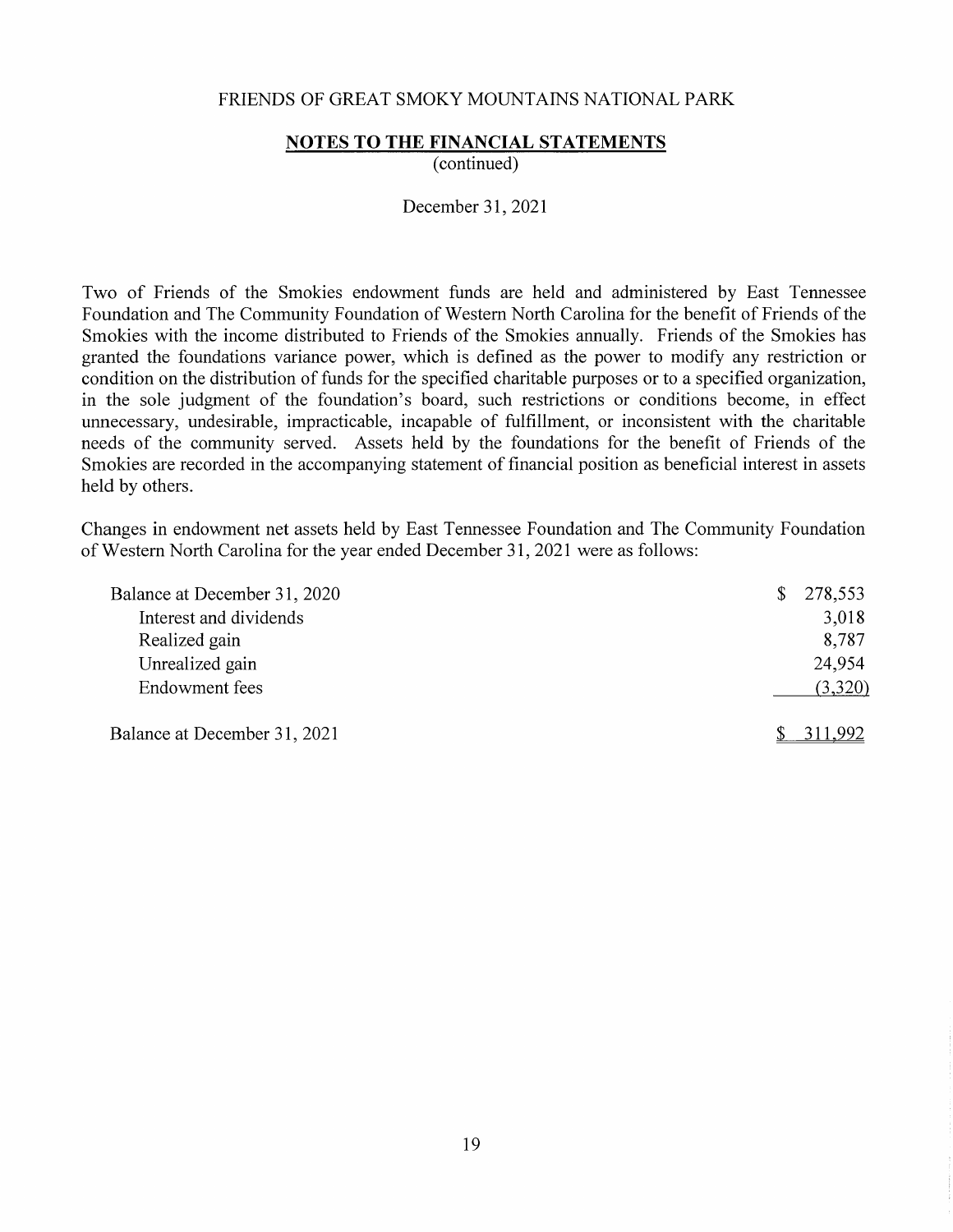# **NOTES TO THE FINANCIAL STATEMENTS**

( continued)

December 31, 2021

Changes in endowment net assets held by Friends of the Smokies for the year ended December 31, 2021 were as follows:

|                                            | With Donor<br>Restrictions | <b>Board</b><br>Designated | Totals       |
|--------------------------------------------|----------------------------|----------------------------|--------------|
| Endowment net assets                       |                            |                            |              |
| at the beginning of the year               | \$11,895,006               | \$<br>$\Omega$             | \$11,895,006 |
| Contributions                              | 996,183                    | 802,485                    | 1,798,668    |
| Investment return:                         |                            |                            |              |
| Investment income                          | 214,754                    | 12,775                     | 227,529      |
| Investment expense                         | (36,307)                   | (1,560)                    | (37, 867)    |
| Net appreciation (realized and unrealized) | 1,399,272                  | 47,854                     | 1,447,126    |
| <b>Distributions</b>                       | (338,950)                  |                            | (338,950)    |
| Endowment net assets                       |                            |                            |              |
| At the end of the year                     |                            | 861,554                    | 14.991       |

Endowment net assets held by Friends of the Smokies are presented in the financial statements as follows:

| Cash        | 986,820<br>$\mathcal{S}$ |  |
|-------------|--------------------------|--|
| Investments | 14,005,693               |  |
|             |                          |  |

\$ 14,991,513